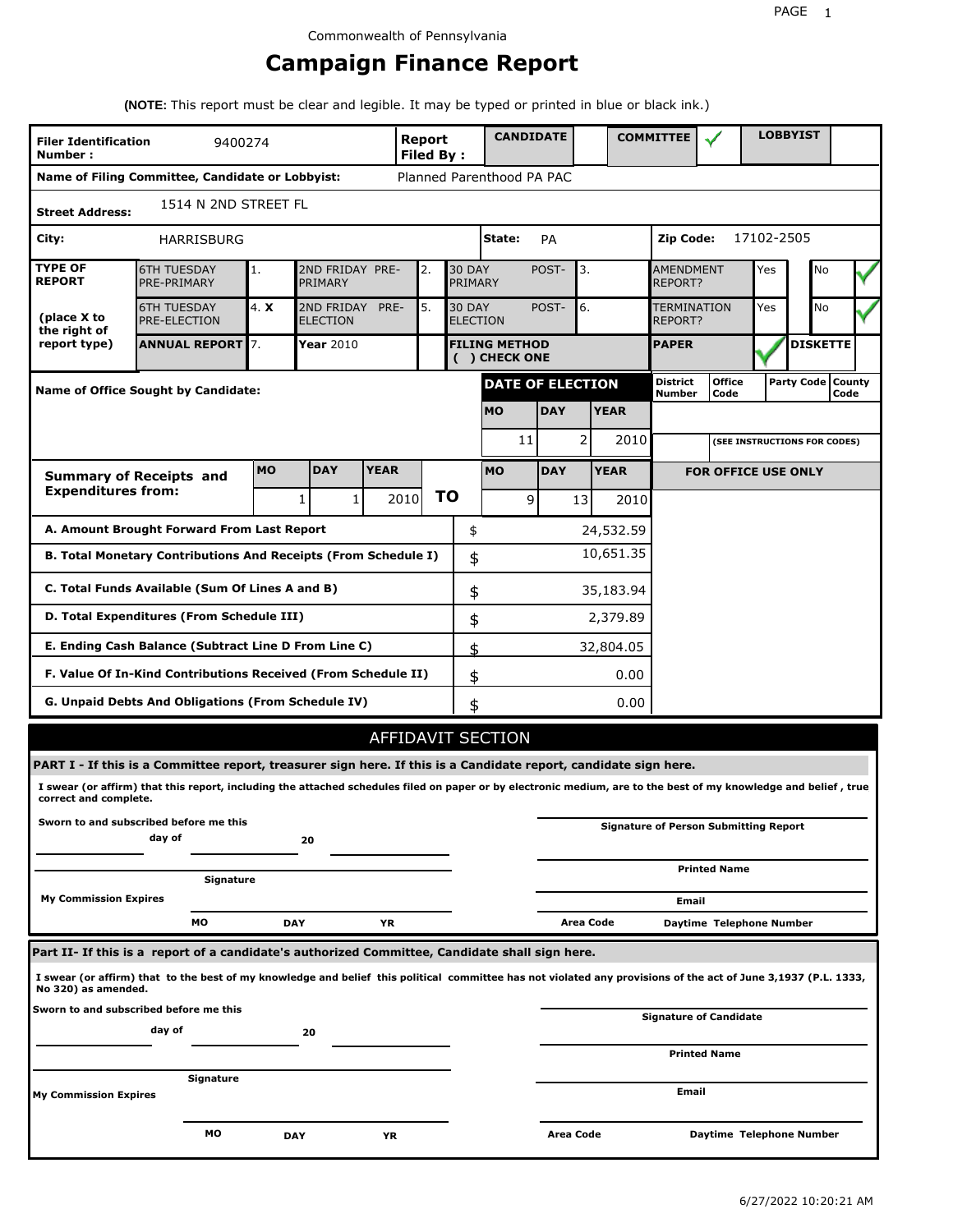## **SCHEDULE I CONTRIBUTIONS AND RECEIPTS**

**Detailed Summary Page**

| <b>Name of Filing Committee or Candidate</b>                                                                                                                                                | <b>Reporting Period</b> |                |                 |
|---------------------------------------------------------------------------------------------------------------------------------------------------------------------------------------------|-------------------------|----------------|-----------------|
| Planned Parenthood PA PAC                                                                                                                                                                   | From:                   | $1/1/2010$ To: | 9/13/2010       |
| 1. Unitemized Contributions Received - \$50.00 or Less Per Contributor                                                                                                                      |                         |                |                 |
| <b>TOTAL for the Reporting Period</b>                                                                                                                                                       |                         | (1)            | \$<br>5,693.85  |
| 2. Contributions Received - \$50.01 To \$250.00 (From Part A and Part B)                                                                                                                    |                         |                |                 |
| <b>Contributions Received From Political Committees (Part A)</b>                                                                                                                            |                         |                | \$<br>0.00      |
| All Other Contributions (Part B)                                                                                                                                                            |                         |                | \$<br>3,657.50  |
| <b>TOTAL for the Reporting Period</b>                                                                                                                                                       |                         | (2)            | \$<br>3,657.50  |
|                                                                                                                                                                                             |                         |                |                 |
| 3. Contributions Received Over \$250.00 (From Part C and Part D)                                                                                                                            |                         |                |                 |
| <b>Contributions Received From Political Committees (Part C)</b>                                                                                                                            |                         |                | \$<br>0.00      |
| All Other Contributions (Part D)                                                                                                                                                            |                         |                | \$<br>1,300.00  |
| <b>TOTAL for the Reporting Period</b>                                                                                                                                                       |                         | (3)            | \$<br>1,300.00  |
| 4. Other Receipts, Refunds, Interest Earned, Returned Checks, Etc. (From Part E)                                                                                                            |                         |                |                 |
| <b>TOTAL for the Reporting Period</b>                                                                                                                                                       |                         | (4)            | \$<br>0.00      |
|                                                                                                                                                                                             |                         |                |                 |
| Total Monetary Contributions and Receipts During this Reporting Period (Add and enter amount<br>totals from Boxes 1,2,3 and 4; also enter this amount on Page1, Report Cover Page, Item B.) |                         |                | \$<br>10,651.35 |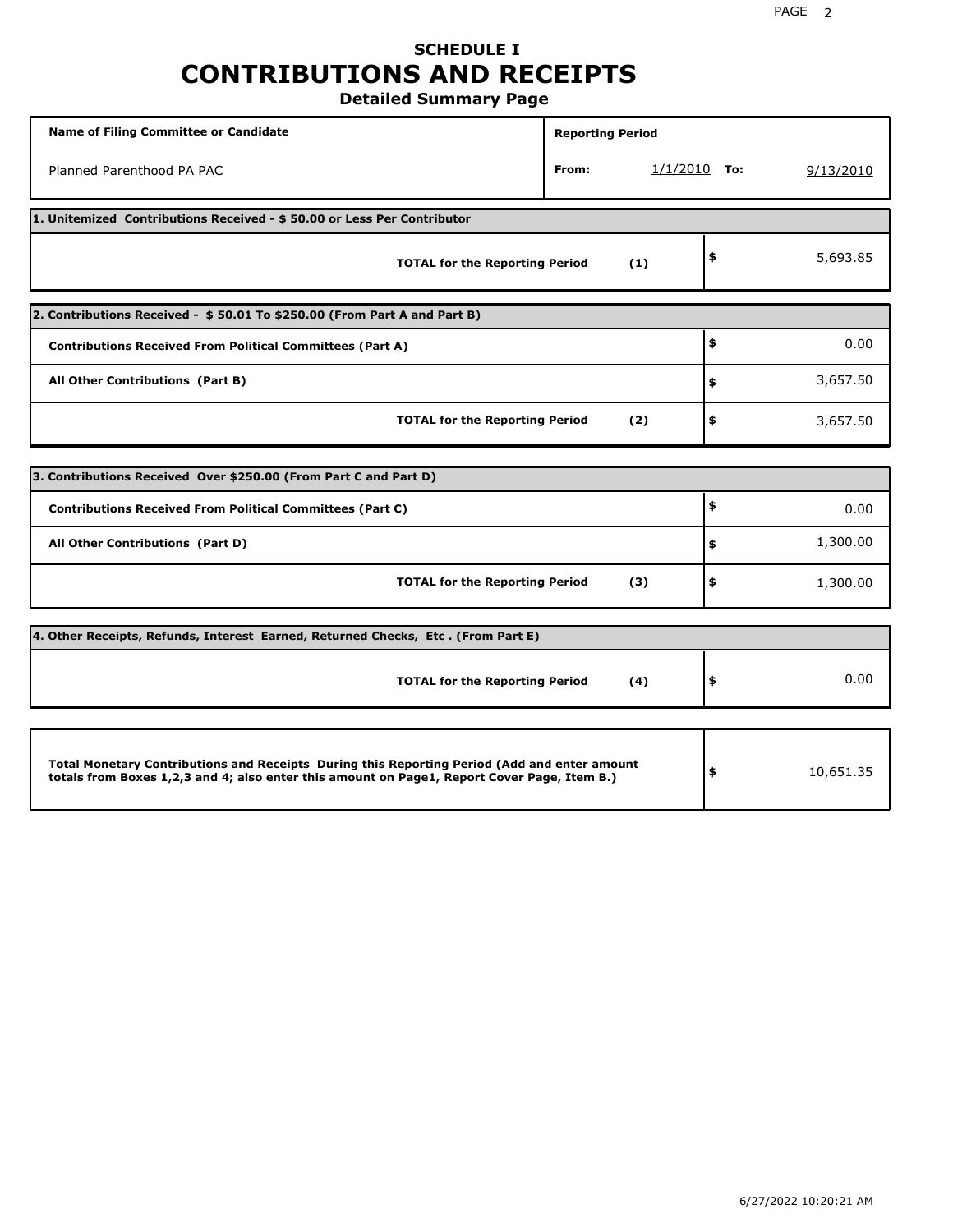PAGE 3

## **PART A CONTRIBUTIONS RECEIVED FROM POLITICAL COMMITTEES**

**\$50.01 TO \$250.00**

 **Use this Part to itemize only contributions received from political committees with an aggregate value from \$50.01 to \$250.00 in the reporting period.**

| Name of Filing Committee or Candidate      |              |                   | <b>Reporting Period</b> |             |             |                   |
|--------------------------------------------|--------------|-------------------|-------------------------|-------------|-------------|-------------------|
|                                            |              |                   | From:                   |             | To:         |                   |
|                                            |              |                   |                         | <b>DATE</b> |             | <b>AMOUNT</b>     |
| <b>Full Name of Contributing Committee</b> |              |                   | <b>MO</b>               | <b>DAY</b>  | <b>YEAR</b> |                   |
| <b>Mailing Address</b>                     |              |                   |                         |             |             | \$<br>0.00        |
| City                                       | <b>State</b> | Zip Code (Plus 4) |                         |             |             |                   |
|                                            |              |                   |                         |             |             | <b>PAGE TOTAL</b> |
|                                            |              |                   |                         |             |             |                   |

**Enter Grand Total of Part A on Schedule I, Detailed Summary Page, Section 2.**

**\$** 0.00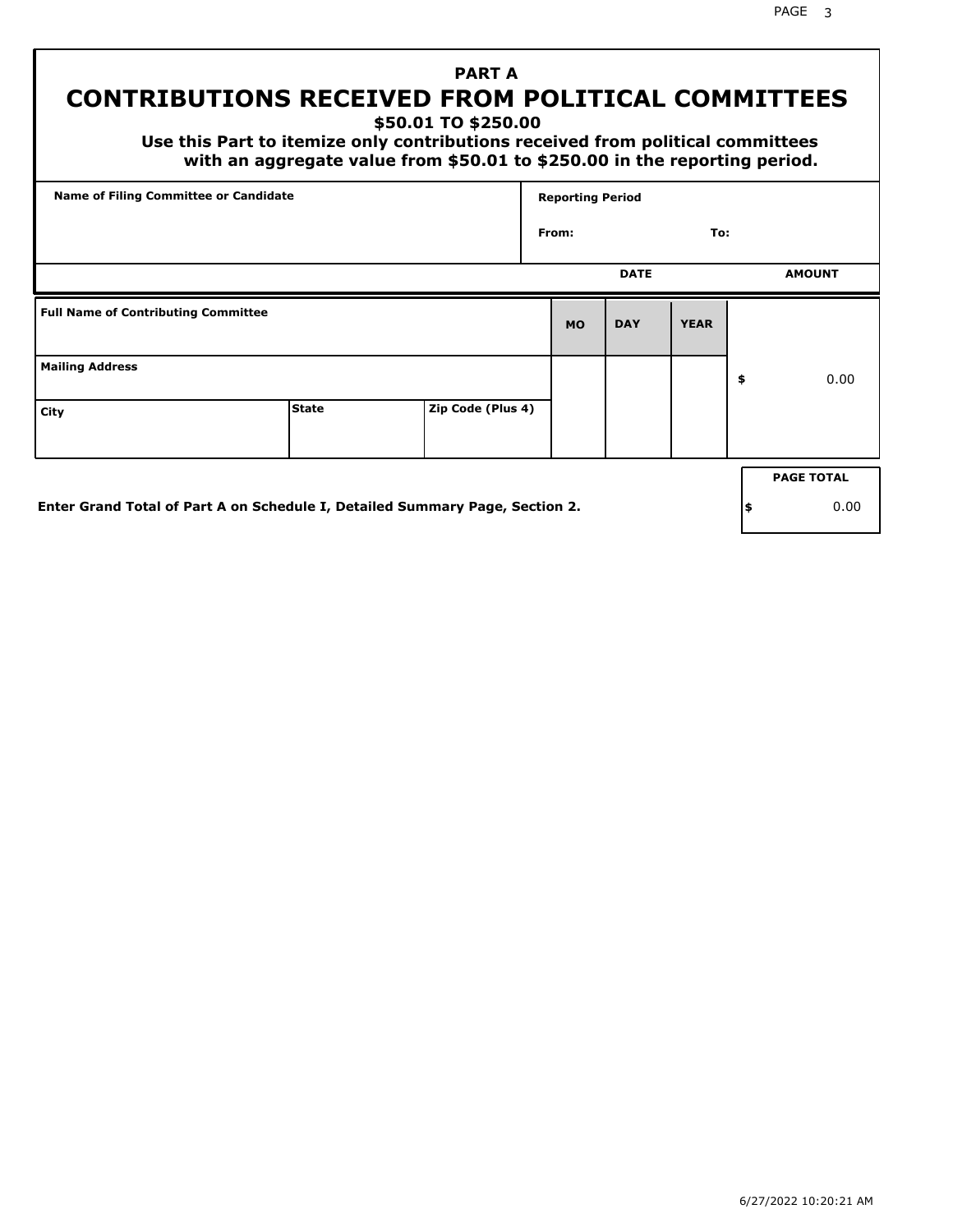| <b>PART B</b><br><b>ALL OTHER CONTRIBUTIONS</b><br>\$50.01 TO \$250.00<br>Use this Part to itemize all other contributions with an aggregate value from<br>\$50.01 to \$250.00 in the reporting period.<br>(Exclude contributions from political committees reported in Part A) |                    |                            |                         |                |               |    |           |  |  |
|---------------------------------------------------------------------------------------------------------------------------------------------------------------------------------------------------------------------------------------------------------------------------------|--------------------|----------------------------|-------------------------|----------------|---------------|----|-----------|--|--|
| <b>Name of Filing Committee or Candidate</b>                                                                                                                                                                                                                                    |                    |                            | <b>Reporting Period</b> |                |               |    |           |  |  |
| Planned Parenthood PA PAC                                                                                                                                                                                                                                                       |                    |                            | From:                   | $1/1/2010$ To: |               |    | 9/13/2010 |  |  |
|                                                                                                                                                                                                                                                                                 |                    | <b>DATE</b>                |                         |                | <b>AMOUNT</b> |    |           |  |  |
| <b>Full Name of Contributor</b><br>Joseph & Judith Evans                                                                                                                                                                                                                        |                    |                            | <b>MO</b>               | <b>DAY</b>     | <b>YEAR</b>   |    |           |  |  |
| <b>Mailing Address</b><br>4068 Hills Church Rd                                                                                                                                                                                                                                  |                    |                            |                         |                |               | \$ | 100.00    |  |  |
| City                                                                                                                                                                                                                                                                            | <b>State</b>       | Zip Code (Plus 4)          | 9                       | 13             | 2010          |    |           |  |  |
| Export                                                                                                                                                                                                                                                                          | PA                 | 15632                      |                         |                |               |    |           |  |  |
| <b>Full Name of Contributor</b><br>Alice Bright                                                                                                                                                                                                                                 |                    |                            | <b>MO</b>               | <b>DAY</b>     | <b>YEAR</b>   |    |           |  |  |
| <b>Mailing Address</b><br>5136 Beeler St                                                                                                                                                                                                                                        |                    |                            |                         |                |               | \$ | 55.00     |  |  |
| City<br>Pittsburgh                                                                                                                                                                                                                                                              | <b>State</b><br>PA | Zip Code (Plus 4)<br>15217 | 9                       | 10             | 2010          |    |           |  |  |
| <b>Full Name of Contributor</b><br>Susan Fretterd                                                                                                                                                                                                                               |                    |                            | <b>MO</b>               | <b>DAY</b>     | <b>YEAR</b>   |    |           |  |  |
| <b>Mailing Address</b><br>431 Carnegie Dr                                                                                                                                                                                                                                       |                    |                            |                         |                |               | Ş  | 100.00    |  |  |
| City<br>Pittsburgh                                                                                                                                                                                                                                                              | <b>State</b><br>PA | Zip Code (Plus 4)<br>15243 | 9                       | 10             | 2010          |    |           |  |  |
| <b>Full Name of Contributor</b><br>Linda Hahn                                                                                                                                                                                                                                   |                    |                            | <b>MO</b>               | <b>DAY</b>     | <b>YEAR</b>   |    |           |  |  |
| <b>Mailing Address</b><br>237 S Hutchinson St                                                                                                                                                                                                                                   |                    |                            |                         |                |               | \$ | 100.00    |  |  |
| City<br>Philadelphia                                                                                                                                                                                                                                                            | <b>State</b><br>PA | Zip Code (Plus 4)<br>19107 | 9                       | 10             | 2010          |    |           |  |  |
| <b>Full Name of Contributor</b><br>Terri Stallone                                                                                                                                                                                                                               |                    |                            | <b>MO</b>               | <b>DAY</b>     | <b>YEAR</b>   |    |           |  |  |
| <b>Mailing Address</b><br>1326 Monroe Ave                                                                                                                                                                                                                                       |                    |                            |                         |                |               | \$ | 100.00    |  |  |
| City<br>Wyomissing                                                                                                                                                                                                                                                              | <b>State</b><br>PA | Zip Code (Plus 4)<br>19610 | 9                       | 10             | 2010          |    |           |  |  |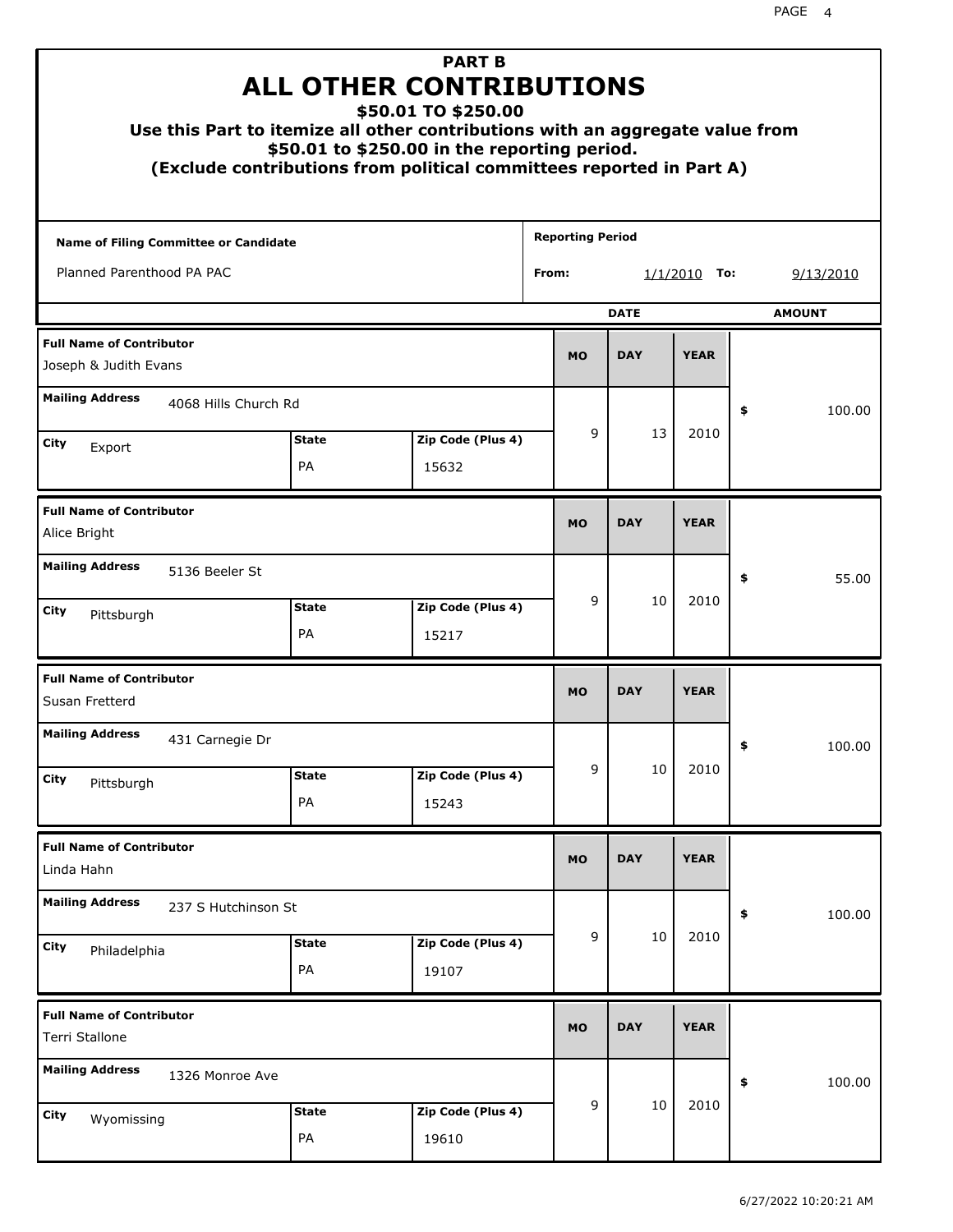| <b>Full Name of Contributor</b><br><b>Christine McConnell</b>    |                               |                            | <b>MO</b> | <b>DAY</b> | <b>YEAR</b> |              |
|------------------------------------------------------------------|-------------------------------|----------------------------|-----------|------------|-------------|--------------|
| <b>Mailing Address</b><br>6496 Forest Knoll Rd                   |                               |                            |           |            |             | \$<br>100.00 |
| City<br>Allentown                                                | <b>State</b><br>PA            | Zip Code (Plus 4)<br>19610 | 9         | 10         | 2010        |              |
| <b>Full Name of Contributor</b><br>Deborah Rush                  |                               |                            | <b>MO</b> | <b>DAY</b> | <b>YEAR</b> |              |
| <b>Mailing Address</b><br>400 Fairview Rd                        |                               |                            |           |            |             | 105.00<br>\$ |
| City<br>Coatesville                                              | <b>State</b><br>PA            | Zip Code (Plus 4)<br>19320 | 9         | 10         | 2010        |              |
| <b>Full Name of Contributor</b><br>Barbara Mako                  |                               |                            | <b>MO</b> | <b>DAY</b> | <b>YEAR</b> |              |
| <b>Mailing Address</b><br>130 Merion Ave<br>City<br>Conshohocken | <b>State</b><br>PA            | Zip Code (Plus 4)<br>19428 | 9         | 10         | 2010        | 120.00<br>\$ |
|                                                                  |                               |                            |           |            |             |              |
| <b>Full Name of Contributor</b><br>Carol Frye                    |                               |                            | <b>MO</b> | <b>DAY</b> | <b>YEAR</b> |              |
| <b>Mailing Address</b><br>267 S West St                          |                               |                            |           |            |             | \$<br>150.00 |
| City<br>Carlisle                                                 | <b>State</b><br>PA            | Zip Code (Plus 4)<br>17013 | 9         | 10         | 2010        |              |
| <b>Full Name of Contributor</b><br>Anne & Kenneth Rawson         |                               |                            | <b>MO</b> | <b>DAY</b> | <b>YEAR</b> |              |
| <b>Mailing Address</b><br>228 Garrett Ave                        |                               |                            |           |            |             | 75.00<br>\$  |
| City<br>Swarthmore                                               | <b>State</b><br>$\mathsf{PA}$ | Zip Code (Plus 4)<br>19081 | 9         | 3          | 2010        |              |
| <b>Full Name of Contributor</b><br>Kim & Henry Gronendahl        |                               |                            | <b>MO</b> | <b>DAY</b> | <b>YEAR</b> |              |
| <b>Mailing Address</b><br>4783 Landisville Rd                    |                               |                            | 9         | 3          | 2010        | \$<br>250.00 |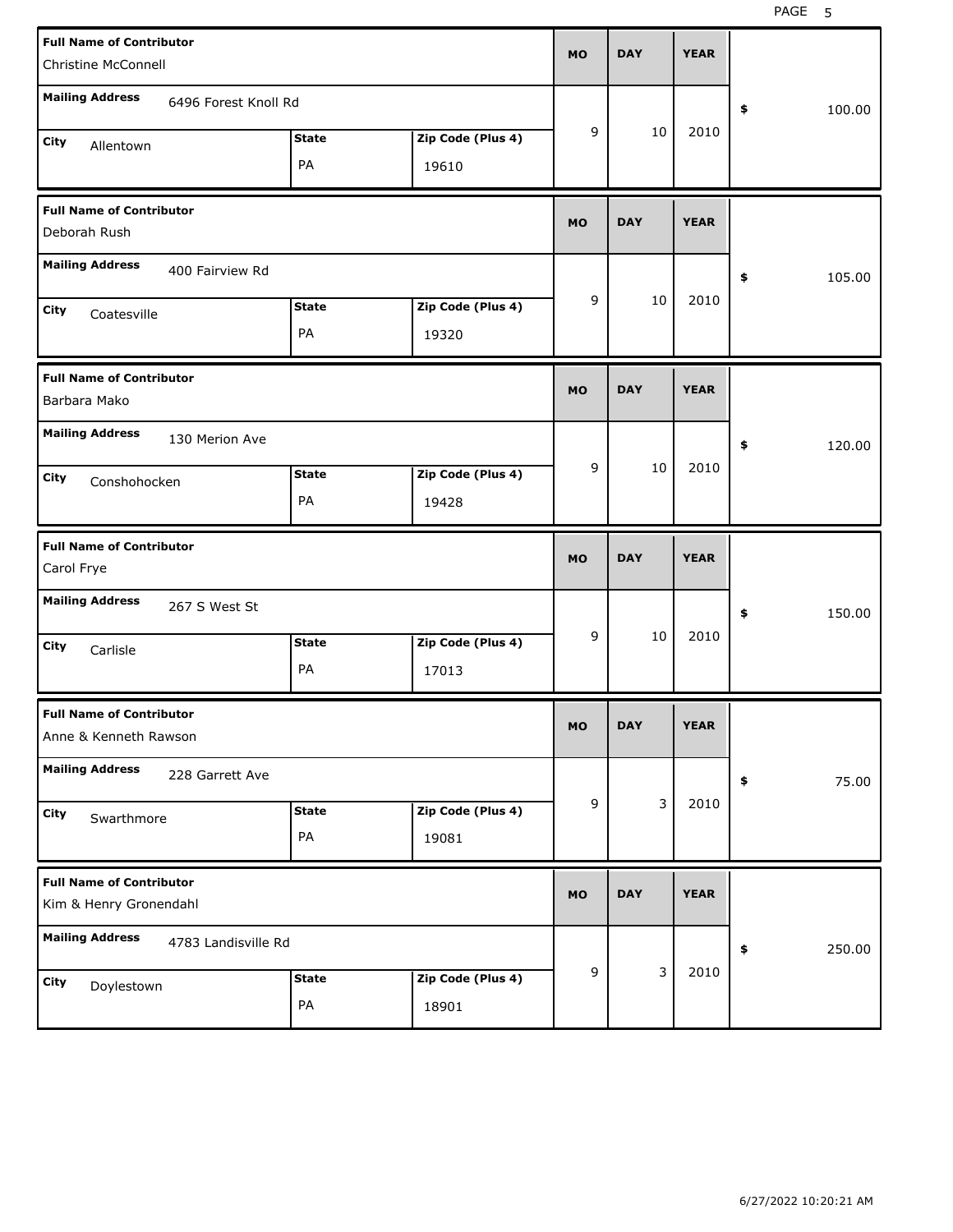| Marisa Wigglesworth                                            | <b>Full Name of Contributor</b> |                    |                            | <b>MO</b> | <b>DAY</b> | <b>YEAR</b> |              |
|----------------------------------------------------------------|---------------------------------|--------------------|----------------------------|-----------|------------|-------------|--------------|
| <b>Mailing Address</b>                                         | 818 N Taney St                  |                    |                            |           |            |             | \$<br>100.00 |
| City<br>Philadelphia                                           |                                 | <b>State</b><br>PA | Zip Code (Plus 4)          | 9         | 3          | 2010        |              |
| <b>Full Name of Contributor</b><br>Craig Moore                 |                                 |                    |                            | <b>MO</b> | <b>DAY</b> | <b>YEAR</b> |              |
| <b>Mailing Address</b>                                         | 526 Wood St Apt 418             |                    |                            |           |            |             | 200.00<br>\$ |
| City<br>Bethlehem                                              |                                 | <b>State</b><br>PA | Zip Code (Plus 4)<br>18018 | 8         | 31         | 2010        |              |
| <b>Full Name of Contributor</b><br>Constance Houser-Wenzel     |                                 |                    |                            |           | <b>DAY</b> | <b>YEAR</b> |              |
| <b>Mailing Address</b><br>2110 Henderson St                    |                                 |                    |                            |           |            |             | 100.00<br>\$ |
| City<br>Bethlehem                                              |                                 | <b>State</b><br>PA | Zip Code (Plus 4)<br>18017 | 8         | 31         | 2010        |              |
|                                                                |                                 |                    |                            |           |            |             |              |
| <b>Full Name of Contributor</b><br>Michael Robertson           |                                 |                    |                            | <b>MO</b> | <b>DAY</b> | <b>YEAR</b> |              |
| <b>Mailing Address</b>                                         | 532 Skunk Hollow Rd             |                    |                            |           |            |             | 100.00<br>\$ |
| City<br>Chalfont                                               |                                 | <b>State</b><br>PA | Zip Code (Plus 4)          | 8         | 31         | 2010        |              |
| <b>Full Name of Contributor</b><br>David & Ruth Corson         |                                 |                    |                            | MO        | <b>DAY</b> | <b>YEAR</b> |              |
| <b>Mailing Address</b>                                         | 2224 Huntington St              |                    |                            |           |            |             | 100.00<br>\$ |
| City<br>Bethlehem                                              |                                 | <b>State</b><br>PA | Zip Code (Plus 4)<br>18017 | 8         | 31         | 2010        |              |
| <b>Full Name of Contributor</b><br>Alexander & Molly Henderson |                                 |                    |                            | <b>MO</b> | <b>DAY</b> | <b>YEAR</b> |              |
| <b>Mailing Address</b>                                         | 2051 Rice Rd                    |                    |                            | 8         | 31         | 2010        | 55.00<br>\$  |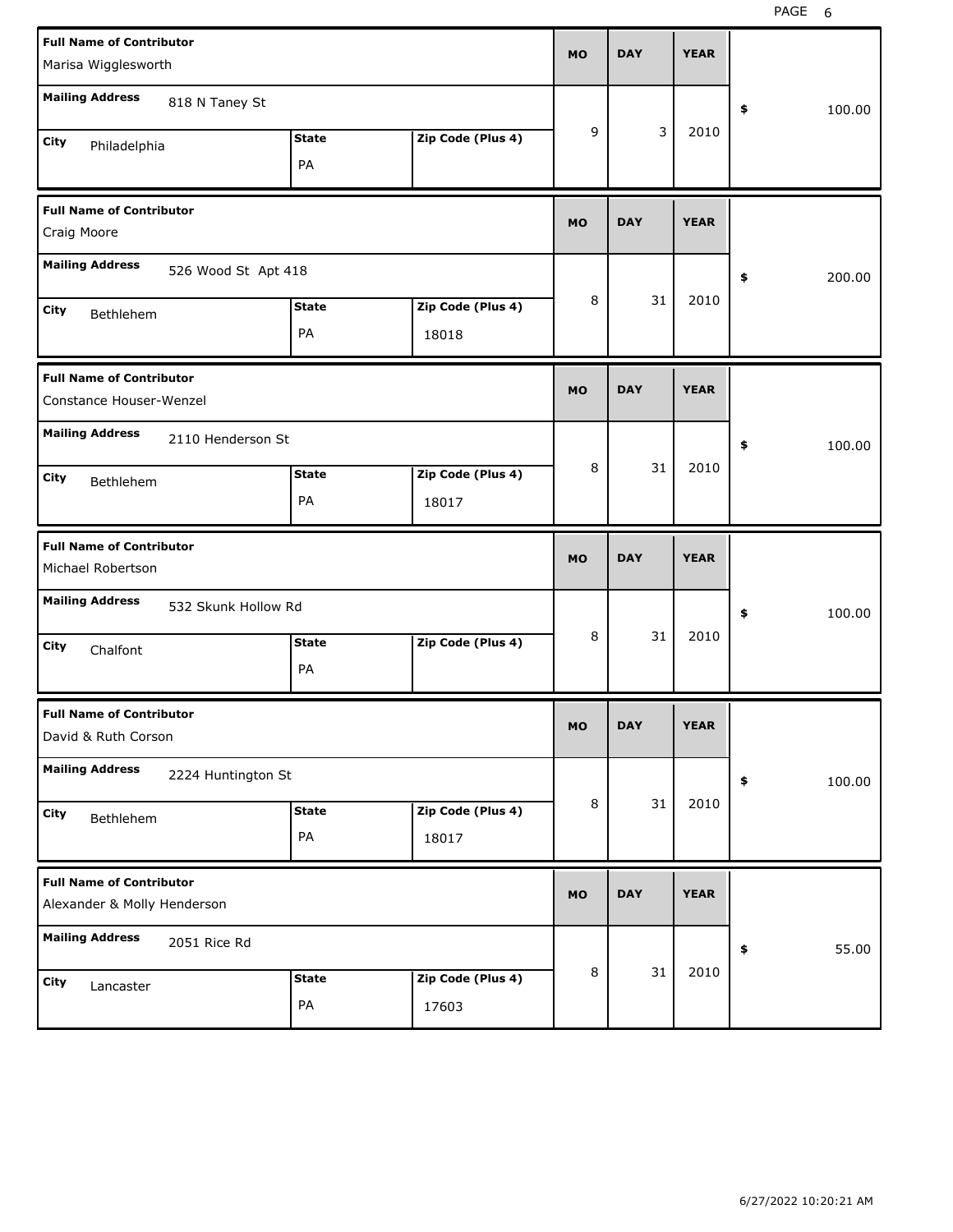PAGE<sub>7</sub>

| <b>Full Name of Contributor</b><br>Mary Ann Rossi & Jeffrey Lewis |                    |                            |           |            | <b>YEAR</b> |              |
|-------------------------------------------------------------------|--------------------|----------------------------|-----------|------------|-------------|--------------|
| <b>Mailing Address</b><br>104 Skyline Drive                       |                    |                            |           |            |             | 100.00<br>\$ |
| City<br>Downingtown                                               | <b>State</b><br>PA | Zip Code (Plus 4)<br>19335 | 8         | 31         | 2010        |              |
| <b>Full Name of Contributor</b><br>Francis Pivar                  |                    |                            | <b>MO</b> | <b>DAY</b> | <b>YEAR</b> |              |
| <b>Mailing Address</b><br>1234 Taylor Ave                         |                    |                            |           |            |             | \$<br>120.00 |
| City<br>New Kensington                                            | <b>State</b><br>PA | Zip Code (Plus 4)<br>15068 | 8         | 31         | 2010        |              |
| <b>Full Name of Contributor</b><br>Shirley Risk                   |                    |                            | <b>MO</b> | <b>DAY</b> | <b>YEAR</b> |              |
| <b>Mailing Address</b><br>1902 Rivervue                           |                    |                            |           |            |             | 75.00<br>\$  |
| City<br>Drumore                                                   | <b>State</b><br>PA | Zip Code (Plus 4)<br>17518 | 8         | 31         | 2010        |              |
|                                                                   |                    |                            |           |            |             |              |
| <b>Full Name of Contributor</b><br>James Jennings                 |                    |                            | <b>MO</b> | <b>DAY</b> | <b>YEAR</b> |              |
| <b>Mailing Address</b><br>1210 Denbigh Ln                         |                    |                            |           |            |             | 125.00<br>\$ |
| City<br>Chesterbrook                                              | <b>State</b><br>PA | Zip Code (Plus 4)<br>19087 | 8         | 25         | 2010        |              |
| <b>Full Name of Contributor</b><br>Joann Jenkins                  |                    |                            | <b>MO</b> | DAY        | <b>YEAR</b> |              |
| <b>Mailing Address</b><br>467 Belrose Ln                          |                    |                            |           |            |             | \$<br>125.00 |
| City<br>Chesterbrook                                              | <b>State</b><br>PA | Zip Code (Plus 4)<br>19087 | 8         | 25         | 2010        |              |
| <b>Full Name of Contributor</b><br>Margaret and Robert Brown      |                    |                            | <b>MO</b> | <b>DAY</b> | <b>YEAR</b> |              |
| <b>Mailing Address</b><br>1121 Oregon Hollow Rd                   |                    |                            | 8         | 25         | 2010        | 250.00<br>\$ |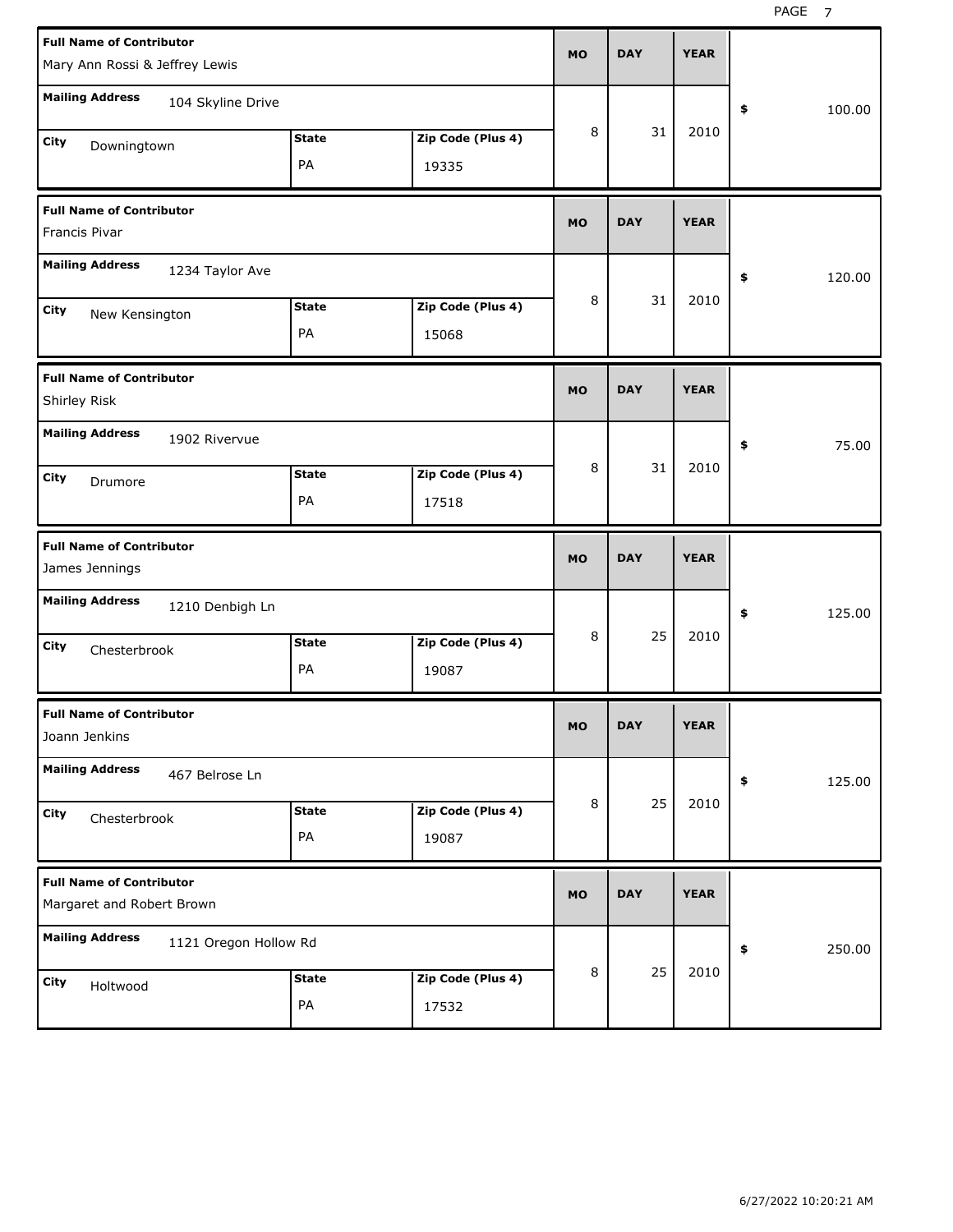|                                                            | <b>Full Name of Contributor</b><br>Thomas & Patti Thomas |                    |                            |           | <b>DAY</b>     | <b>YEAR</b> |              |
|------------------------------------------------------------|----------------------------------------------------------|--------------------|----------------------------|-----------|----------------|-------------|--------------|
| <b>Mailing Address</b>                                     | 3450 Church School Rd                                    |                    |                            |           |                |             | \$<br>200.00 |
| City<br>Doylestown                                         |                                                          | <b>State</b><br>PA | Zip Code (Plus 4)<br>18901 | 8         | 25             | 2010        |              |
| <b>Full Name of Contributor</b><br>Susan Catherwood        |                                                          |                    |                            | <b>MO</b> | <b>DAY</b>     | <b>YEAR</b> |              |
| <b>Mailing Address</b>                                     | 622 Rose Ln                                              |                    |                            |           |                |             | \$<br>125.00 |
| City<br>Bryn Mawr                                          |                                                          | <b>State</b><br>PA | Zip Code (Plus 4)<br>19010 | 8         | 6              | 2010        |              |
| <b>Full Name of Contributor</b><br>Susan Schewel           |                                                          |                    |                            | <b>MO</b> | <b>DAY</b>     | <b>YEAR</b> |              |
| <b>Mailing Address</b>                                     | 506 E Durham St                                          |                    |                            |           |                |             | \$<br>75.00  |
| City<br>Philadelpahi                                       |                                                          | <b>State</b><br>PA | Zip Code (Plus 4)<br>19119 | 8         | 25             | 2010        |              |
|                                                            |                                                          |                    |                            |           |                |             |              |
| <b>Full Name of Contributor</b><br>Robert & Elizabeth Post |                                                          |                    |                            | <b>MO</b> | <b>DAY</b>     | <b>YEAR</b> |              |
| <b>Mailing Address</b>                                     | 3300 Darby Rd., Apt. 6303                                |                    |                            |           |                |             | \$<br>132.50 |
| City<br>Haverford                                          |                                                          | <b>State</b><br>PA | Zip Code (Plus 4)<br>19041 | 8         | 6              | 2010        |              |
| <b>Full Name of Contributor</b><br>Carrie Hagan            |                                                          |                    |                            | MU        | <b>DAY</b>     | <b>YEAR</b> |              |
| <b>Mailing Address</b>                                     | 315 Garnet Way                                           |                    |                            |           |                |             | \$<br>105.00 |
| City<br>Pittsburgh                                         |                                                          | <b>State</b><br>PA | Zip Code (Plus 4)<br>15216 | 8         | $\overline{2}$ | 2010        |              |
| <b>Full Name of Contributor</b><br>Bethany Davidson        |                                                          |                    |                            | <b>MO</b> | <b>DAY</b>     | <b>YEAR</b> |              |
| <b>Mailing Address</b>                                     | 85 Craigshead St                                         |                    |                            | 8         | $\overline{2}$ | 2010        | 105.00<br>\$ |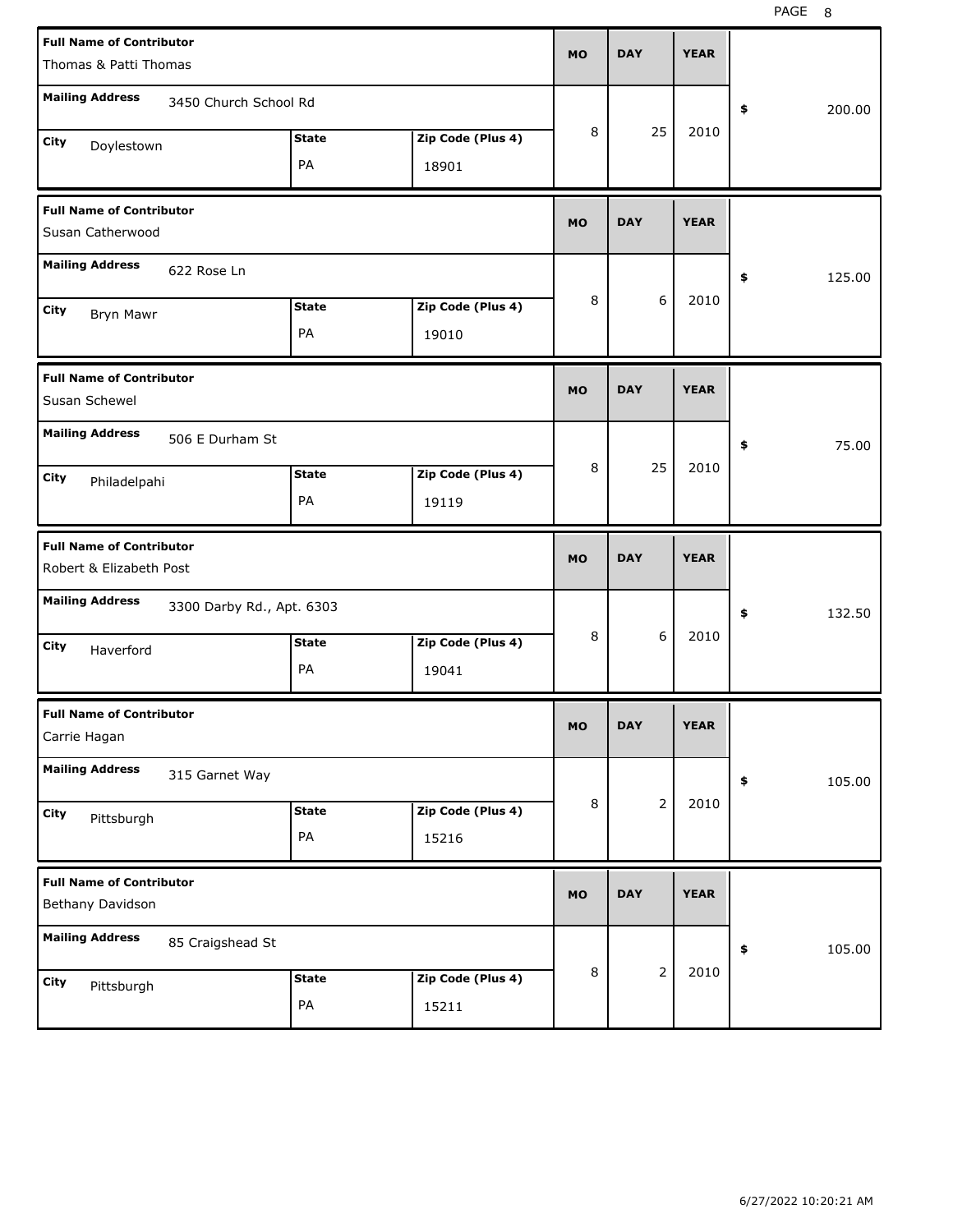|      | <b>Full Name of Contributor</b><br>Regina Anderson |                           |                            | <b>MO</b> | <b>DAY</b>     | <b>YEAR</b> |              |
|------|----------------------------------------------------|---------------------------|----------------------------|-----------|----------------|-------------|--------------|
|      | <b>Mailing Address</b><br>1624 Denniston St        |                           |                            |           |                |             | \$<br>105.00 |
| City | Pittsburgh                                         | <b>State</b><br><b>PA</b> | Zip Code (Plus 4)<br>15217 | 8         | $\overline{2}$ | 2010        |              |
|      |                                                    |                           |                            |           |                |             |              |
|      | <b>Full Name of Contributor</b><br>Kelsey Hallings |                           |                            | <b>MO</b> | <b>DAY</b>     | <b>YEAR</b> |              |
|      | <b>Mailing Address</b><br>4020 Butler St Floor 3   |                           |                            | 8         | $\overline{2}$ | 2010        | \$<br>105.00 |

**Enter Grand Total of Part A on Schedule I, Detailed Summary Page, Section 2.**

**PAGE TOTAL**

**\$** 3,657.50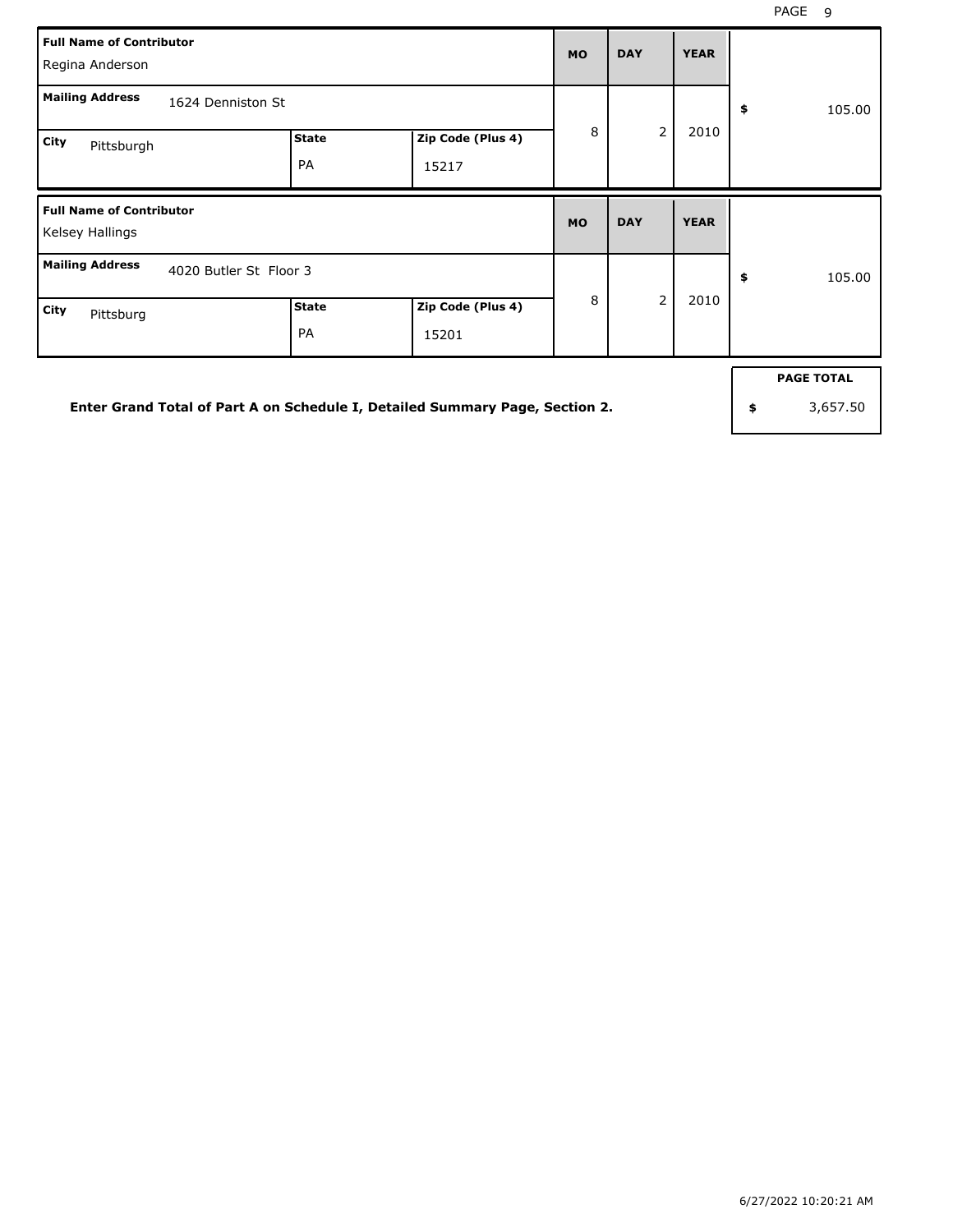## **PART C Contributions Received From Political Committees**

**OVER \$250.00**

 **Use this Part to itemize only contributions received from Political committees with an aggregate value from Over \$250.00 in the reporting period.**

| Name of Filing Committee or Candidate                                        |              | <b>Reporting Period</b> |             |            |             |                   |
|------------------------------------------------------------------------------|--------------|-------------------------|-------------|------------|-------------|-------------------|
|                                                                              |              | From:                   |             |            | To:         |                   |
|                                                                              |              |                         | <b>DATE</b> |            |             | <b>AMOUNT</b>     |
| <b>Full Name of Contributing Committee</b>                                   |              |                         | <b>MO</b>   | <b>DAY</b> | <b>YEAR</b> |                   |
| <b>Mailing Address</b>                                                       |              |                         |             |            |             | \$<br>0.00        |
| City                                                                         | <b>State</b> | Zip Code (Plus 4)       |             |            |             |                   |
|                                                                              |              |                         |             |            |             | <b>PAGE TOTAL</b> |
| Enter Grand Total of Part C on Schedule I, Detailed Summary Page, Section 3. |              |                         |             |            |             | \$<br>0.00        |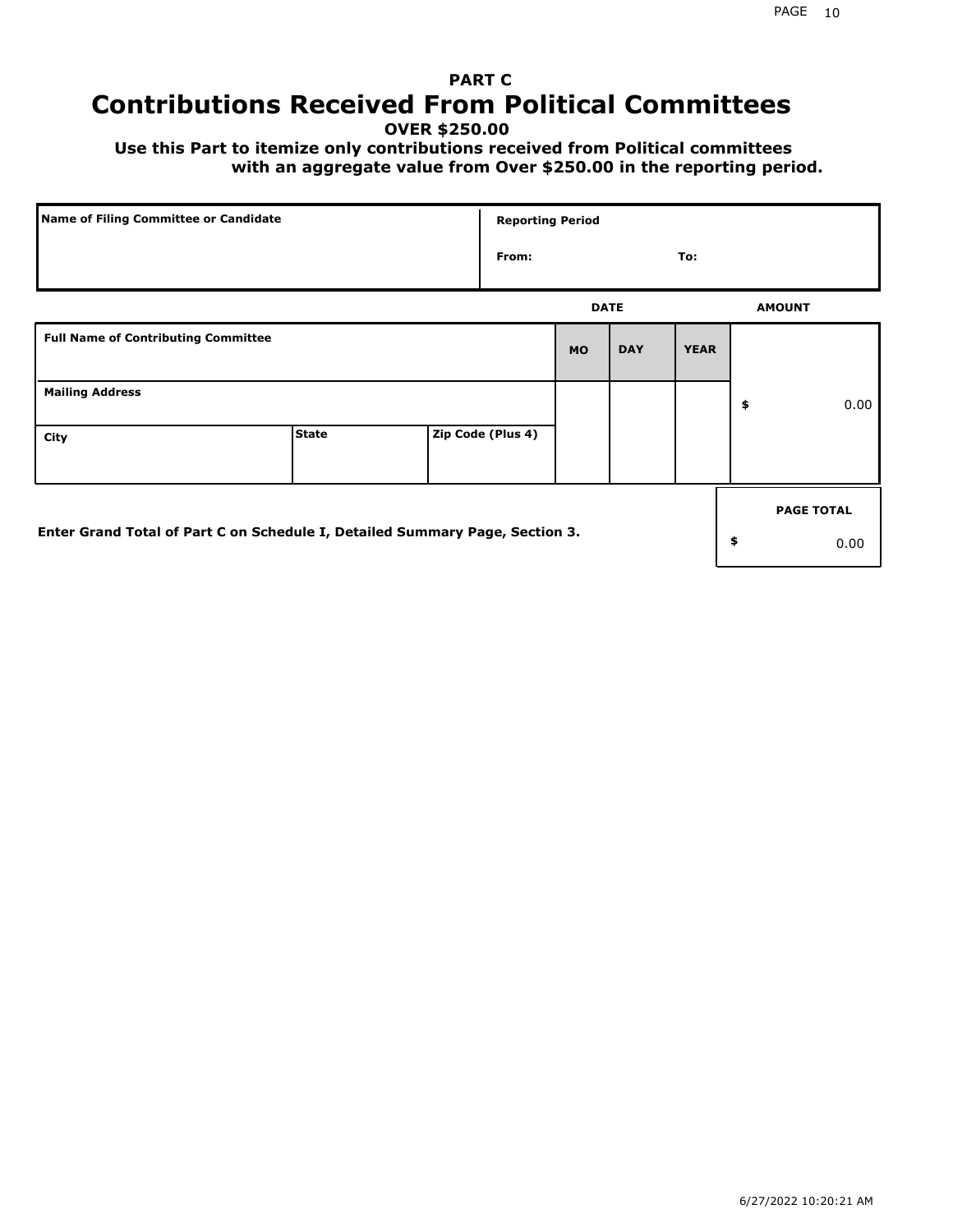# **PART D ALL OTHER CONTRIBUTIONS**

#### **OVER \$250.00**

#### **Use this Part to itemize all other contributions with an aggregate value of**

 **over \$250.00 in the reporting period.**

 **(Exclude contributions from political committees reported in Part C.)** 

| Name of Filing Committee or Candidate                        |              |       |                   |                   | <b>Reporting Period</b>      |              |                   |                   |                   |  |
|--------------------------------------------------------------|--------------|-------|-------------------|-------------------|------------------------------|--------------|-------------------|-------------------|-------------------|--|
| Planned Parenthood PA PAC                                    |              |       |                   | From:             |                              |              | $1/1/2010$ To:    | 9/13/2010         |                   |  |
|                                                              |              |       |                   |                   |                              | <b>DATE</b>  |                   | <b>AMOUNT</b>     |                   |  |
| <b>Full Name of Contributor</b><br>Dr John Lane              |              |       |                   |                   | <b>MO</b>                    | <b>DAY</b>   | <b>YEAR</b>       |                   |                   |  |
| <b>Mailing</b><br>1050 McNeilly Rd Apt 424<br><b>Address</b> |              |       |                   |                   |                              |              |                   | \$                | 500.00            |  |
| City<br>Pittsburgh                                           | <b>State</b> |       | Zip Code (Plus 4) |                   | 8                            | 6            | 2010              |                   |                   |  |
|                                                              | PA           | 15226 |                   |                   |                              |              |                   |                   |                   |  |
| <b>Employer Name</b><br>Unknown                              |              |       |                   | <b>Occupation</b> |                              |              | Retired Professor |                   |                   |  |
| <b>Employer Mailing Address/Principal Place of</b>           |              |       | City              |                   |                              | <b>State</b> |                   | Zip Code (Plus 4) |                   |  |
| Business                                                     |              |       |                   |                   | PA                           |              |                   |                   |                   |  |
| <b>Full Name of Contributor</b>                              |              |       |                   |                   |                              |              |                   |                   |                   |  |
| Bayard & Frances Storey                                      |              |       |                   |                   | <b>MO</b>                    | <b>DAY</b>   | <b>YEAR</b>       |                   |                   |  |
| <b>Mailing</b><br>1919 Brandywine St<br><b>Address</b>       |              |       |                   |                   |                              |              |                   | \$                | 500.00            |  |
| City<br>Philadelphia                                         | <b>State</b> |       | Zip Code (Plus 4) |                   | 8                            | 6            | 2010              |                   |                   |  |
|                                                              | PA           | 19130 |                   |                   |                              |              |                   |                   |                   |  |
| Employer Name Unknown                                        |              |       |                   |                   | <b>Occupation</b>            |              | Unknown           |                   |                   |  |
| Employer Mailing Address/Principal Place of                  |              |       | City              |                   |                              | <b>State</b> |                   | Zip Code (Plus 4) |                   |  |
| <b>Business</b>                                              |              |       |                   |                   |                              | PA           |                   |                   |                   |  |
| <b>Full Name of Contributor</b>                              |              |       |                   |                   |                              |              |                   |                   |                   |  |
| <b>Constance Williams</b>                                    |              |       |                   |                   | <b>MO</b>                    | <b>DAY</b>   | <b>YEAR</b>       |                   |                   |  |
| <b>Mailing</b><br>307 Brentford Rd<br><b>Address</b>         |              |       |                   |                   |                              |              |                   | \$                | 300.00            |  |
| City<br>Haverford                                            | <b>State</b> |       | Zip Code (Plus 4) |                   | 8                            | 6            | 2010              |                   |                   |  |
|                                                              | PA           | 19041 |                   |                   |                              |              |                   |                   |                   |  |
| <b>Employer Name</b><br>PA Senate                            |              |       |                   |                   | <b>Occupation</b><br>Retired |              |                   |                   |                   |  |
| Employer Mailing Address/Principal Place of<br>Business      |              |       | City              |                   |                              | <b>State</b> |                   |                   | Zip Code (Plus 4) |  |
|                                                              |              |       |                   |                   |                              | PA           |                   |                   |                   |  |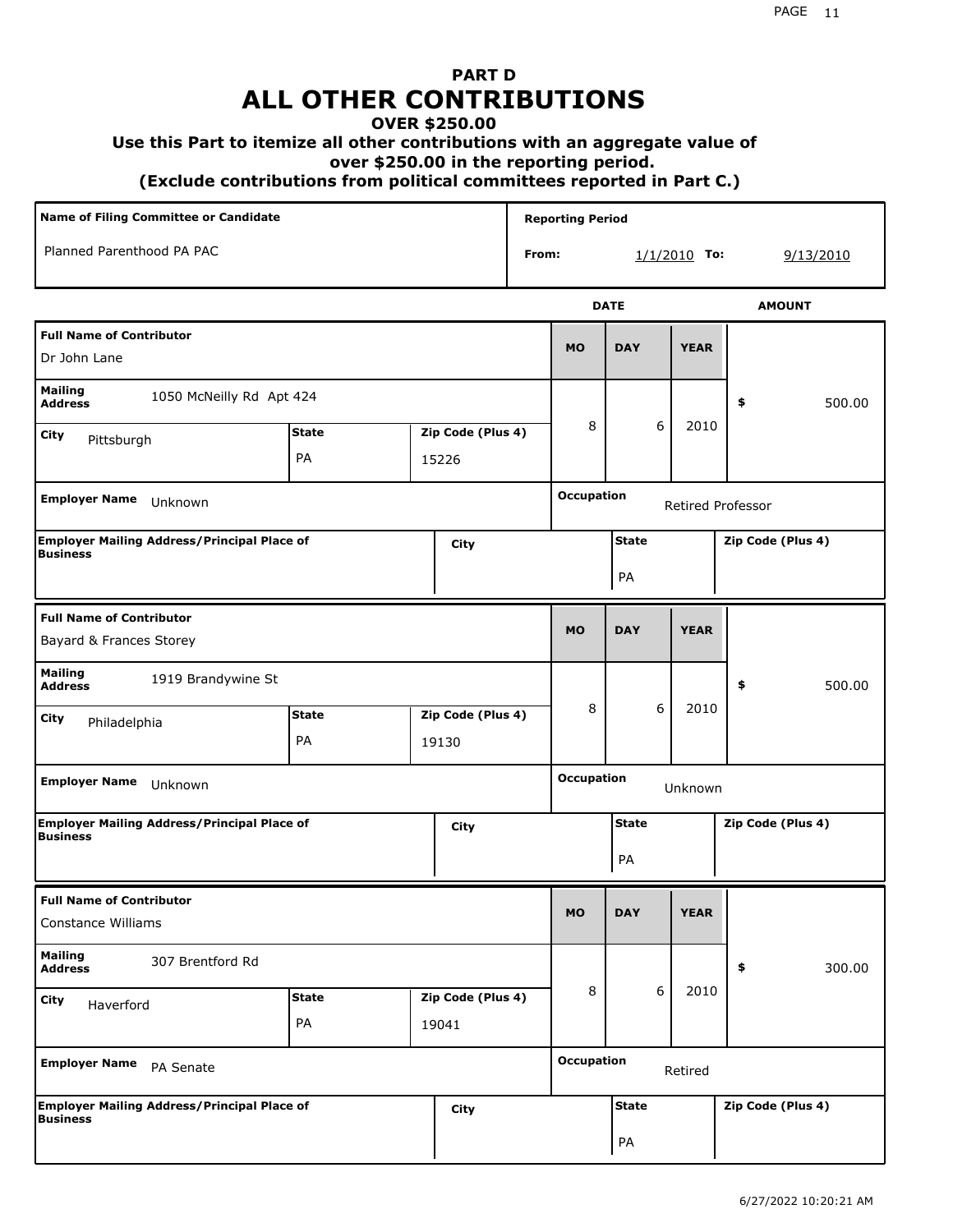**\$**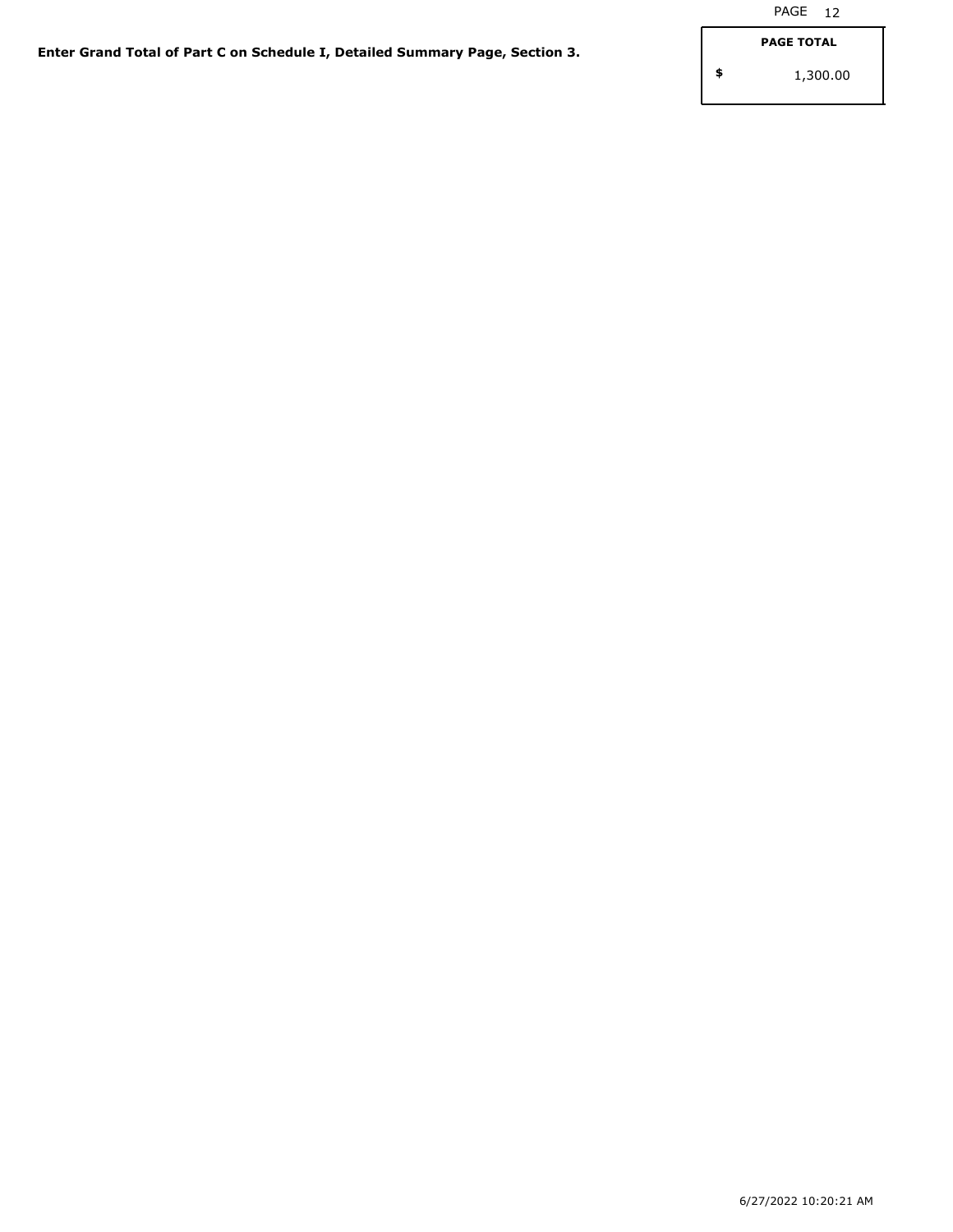### **PART E OTHER RECEIPTS**

#### **REFUNDS, INTEREST INCOME, RETURNED CHECKS, ETC.**

#### **Use this Part to report refunds received, interest earned, returned checks and**

### **prior expenditures that were returned to the filer.**

| Name of Filing Committee or Candidate                                        |              |                   |       | <b>Reporting Period</b> |             |             |                   |      |
|------------------------------------------------------------------------------|--------------|-------------------|-------|-------------------------|-------------|-------------|-------------------|------|
|                                                                              |              |                   | From: |                         |             | To:         |                   |      |
|                                                                              |              |                   |       |                         | <b>DATE</b> |             | <b>AMOUNT</b>     |      |
| <b>Full Name</b>                                                             |              |                   |       | <b>MO</b>               | <b>DAY</b>  | <b>YEAR</b> |                   |      |
| <b>Mailing Address</b>                                                       |              |                   |       |                         |             |             | \$                | 0.00 |
| City                                                                         | <b>State</b> | Zip Code (Plus 4) |       |                         |             |             |                   |      |
| <b>Receipt Description</b>                                                   |              |                   |       |                         |             |             |                   |      |
| Enter Grand Total of Part E on Schedule I, Detailed Summary Page, Section 4. |              |                   |       |                         |             |             | <b>PAGE TOTAL</b> |      |
|                                                                              |              |                   |       |                         |             |             | \$                | 0.00 |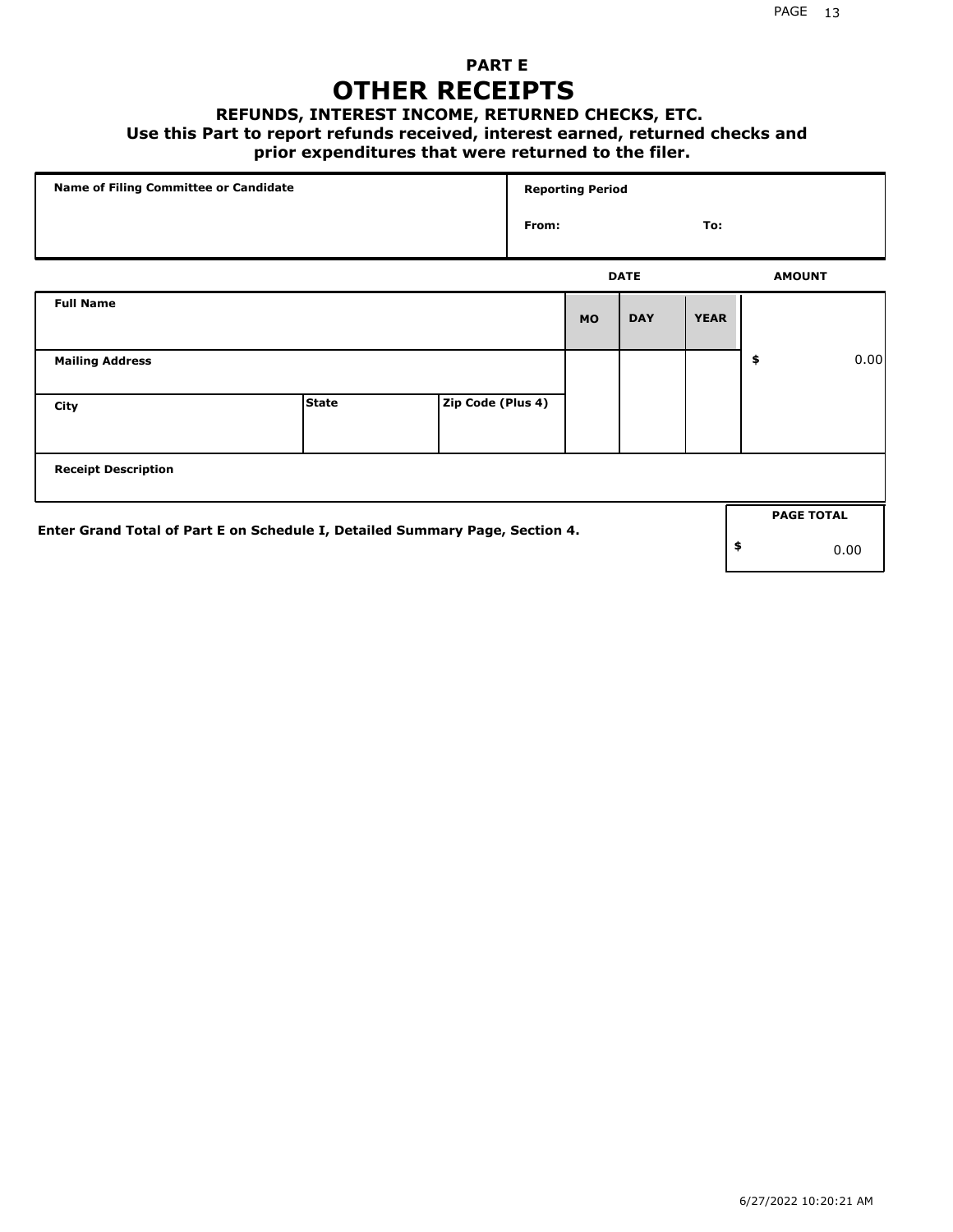## **SCHEDULE II IN-KIND CONTRIBUTIONS AND VALUABLE THINGS RECEIVED**

### **USE THIS SCHEDULE TO REPORT ALL IN-KIND CONTRIBUTIONS OF VALUABLE THINGS DURING THE REPORTING PERIOD.**

**Detailed Summary Page**

| <b>Name of Filing Committee or Candidate</b>                                                                                                                                | <b>Reporting Period</b> |                |           |
|-----------------------------------------------------------------------------------------------------------------------------------------------------------------------------|-------------------------|----------------|-----------|
| Planned Parenthood PA PAC                                                                                                                                                   | From:                   | $1/1/2010$ To: | 9/13/2010 |
| 1. UNITEMIZED IN-KIND CONTRIBUTIONS RECEIVED - VALUE OF \$50.00 OR LESS PER CONTRIBUTOR                                                                                     |                         |                |           |
| <b>TOTAL for the Reporting Period</b>                                                                                                                                       | (1)                     | \$             | 0.00      |
| 2. IN-KIND CONTRIBUTIONS RECEIVED - VALUE OF \$50.01 TO \$250.00 (FROM PART F)                                                                                              |                         |                |           |
| <b>TOTAL for the Reporting Period</b>                                                                                                                                       | (2)                     | \$             | 0.00      |
| 3. IN-KIND CONTRIBUTION RECIEVED - VALUE OVER \$250.00 (FROM PART G)                                                                                                        |                         |                |           |
| <b>TOTAL for the Reporting Period</b>                                                                                                                                       | (3)                     | \$             | 0.00      |
| TOTAL VALUE OF IN-KIND CONTRIBUTIONS DURING THIS REPORTING PERIOD (Add and enter<br>amount totals from Boxes 1,2, and 3; also enter on Page 1, Reports Cover Page, Item F.) |                         | \$             | 0.00      |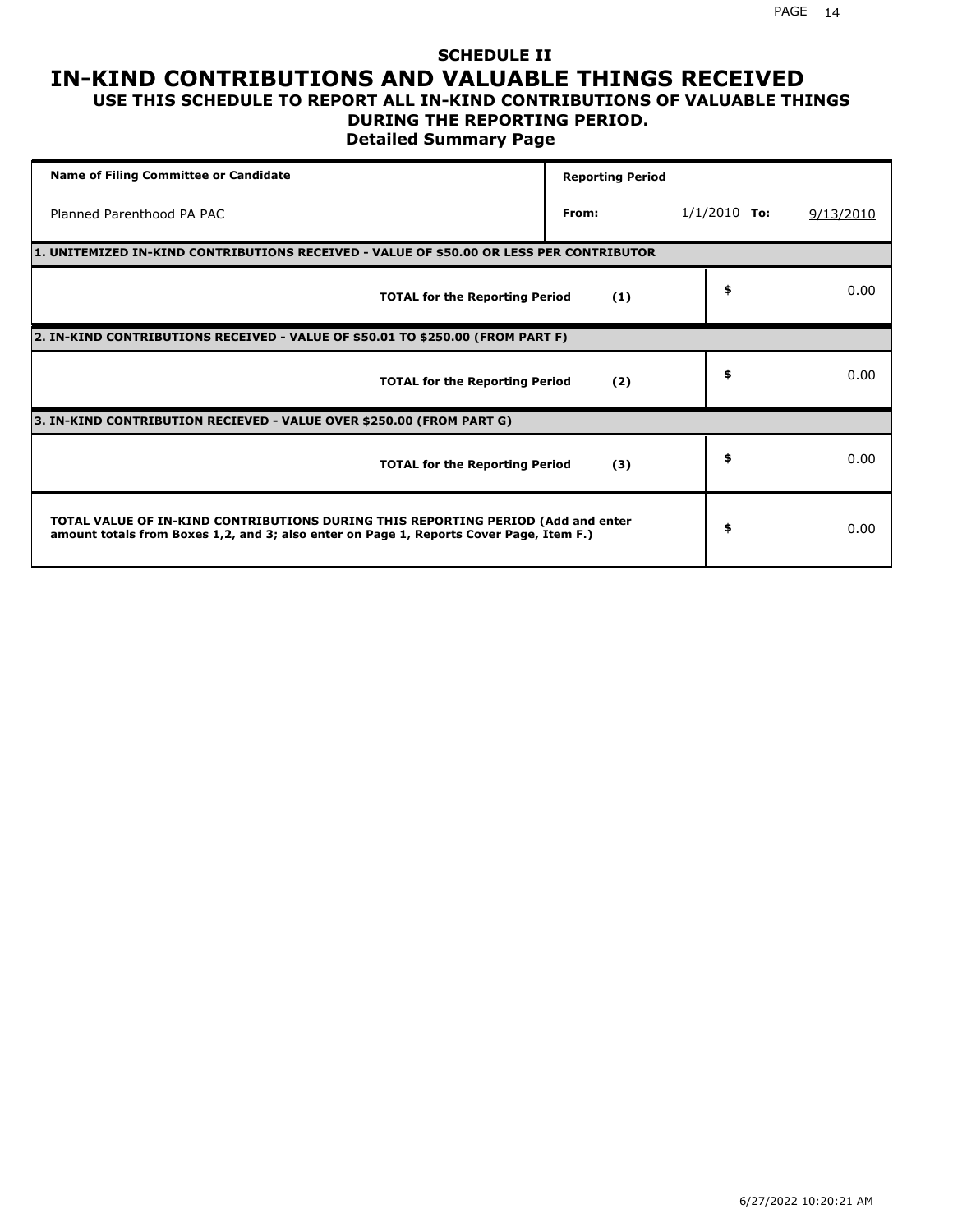### **SCHEDULE II PART F IN-KIND CONTRIBUTIONS RECEIVED**

### **VALUE OF \$50.01 TO \$250.00**

| <b>Name of Filing Committee or Candidate</b>                                                                  |              |                   | <b>Reporting Period</b> |             |             |                   |      |  |  |  |
|---------------------------------------------------------------------------------------------------------------|--------------|-------------------|-------------------------|-------------|-------------|-------------------|------|--|--|--|
| From:                                                                                                         |              |                   |                         |             |             | To:               |      |  |  |  |
|                                                                                                               |              |                   |                         | <b>DATE</b> |             | <b>AMOUNT</b>     |      |  |  |  |
| <b>Full Name of Contributor</b>                                                                               |              |                   | <b>MO</b>               | <b>DAY</b>  | <b>YEAR</b> |                   |      |  |  |  |
| <b>Mailing Address</b>                                                                                        |              |                   |                         |             |             | \$                | 0.00 |  |  |  |
| City                                                                                                          | <b>State</b> | Zip Code (Plus 4) |                         |             |             |                   |      |  |  |  |
| <b>Description of Contribution:</b>                                                                           |              |                   |                         |             |             |                   |      |  |  |  |
| Enter Grand Total of Part F on Schedule II, In-Kind Contributions Detailed Summary Page,<br><b>Section 2.</b> |              |                   |                         |             |             | <b>PAGE TOTAL</b> |      |  |  |  |
|                                                                                                               |              |                   |                         |             | \$          |                   | 0.00 |  |  |  |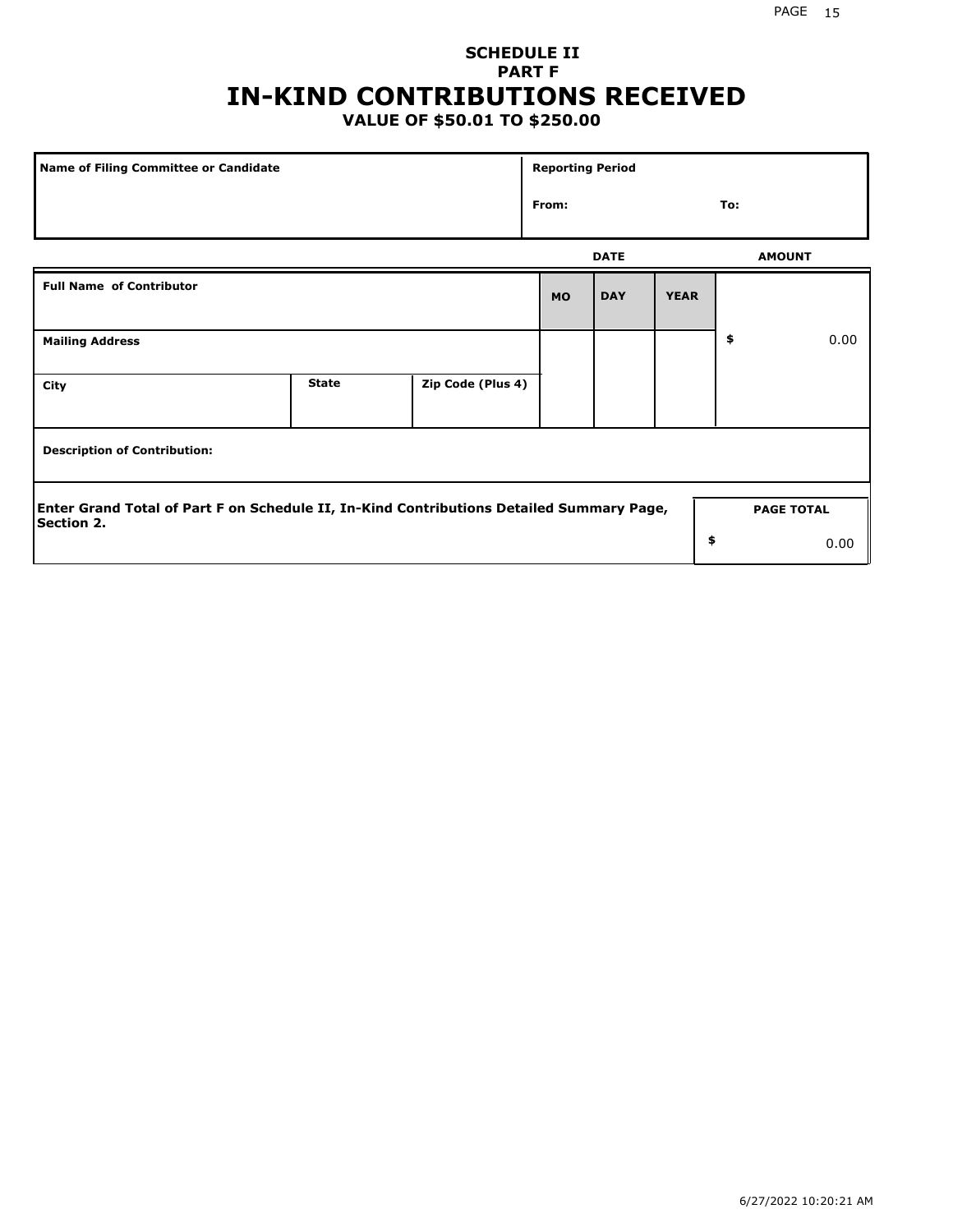### **SCHEDULE II PART G IN-KIND CONTRIBUTIONS RECEIVED VALUE OVER \$250.00**

| Name of Filing Committee or Candidate                                 |              |      |                  | <b>Reporting Period</b> |                   |              |                      |             |    |                                    |
|-----------------------------------------------------------------------|--------------|------|------------------|-------------------------|-------------------|--------------|----------------------|-------------|----|------------------------------------|
|                                                                       |              |      |                  |                         |                   | From:<br>To: |                      |             |    |                                    |
|                                                                       |              |      |                  |                         |                   |              | <b>DATE</b>          |             |    | <b>AMOUNT</b>                      |
| <b>Full Name of Contributor</b>                                       |              |      |                  |                         |                   | <b>MO</b>    | <b>DAY</b>           | <b>YEAR</b> |    |                                    |
| <b>Mailing Address</b>                                                |              |      |                  |                         |                   |              |                      |             | \$ | 0.00                               |
| City                                                                  | <b>State</b> |      | Zip Code(Plus 4) |                         |                   |              |                      |             |    |                                    |
| <b>Employer of Contributor</b>                                        |              |      |                  |                         | <b>Occupation</b> |              |                      |             |    |                                    |
| <b>Employer Mailing Address/Principal Place of</b><br><b>Business</b> |              | City |                  | <b>State</b>            |                   | 4)           | <b>Zip Code(Plus</b> |             |    | <b>Description of Contribution</b> |

| Enter Grand Total of Part G on Schedule II, In-Kind Contributions Detailed |  | <b>PAGE TOTAL</b> |
|----------------------------------------------------------------------------|--|-------------------|
| <b>Summary Page, Section 3.</b>                                            |  | 0.00              |
|                                                                            |  |                   |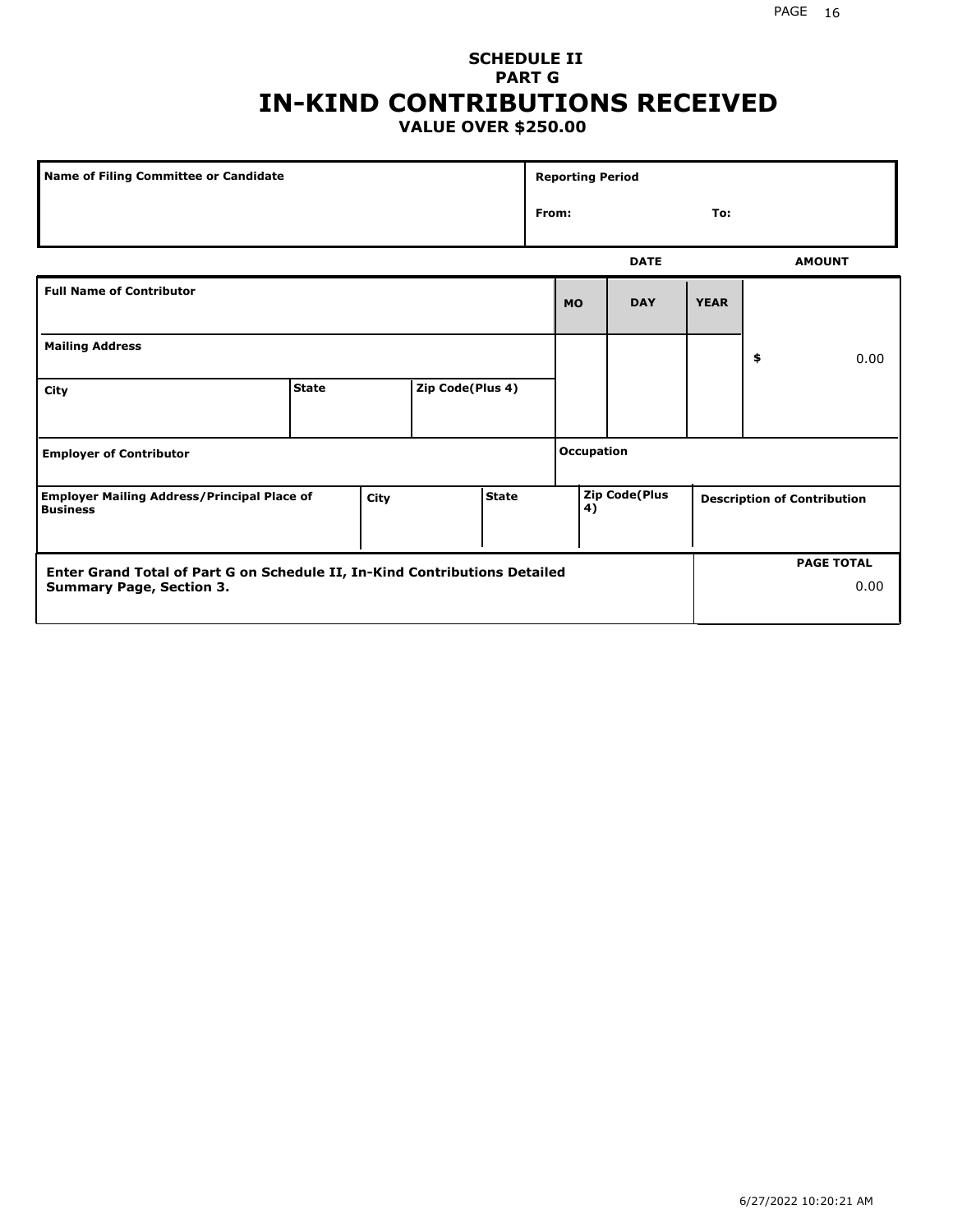## **SCHEDULE III STATEMENT OF EXPENDITURES**

| <b>Name of Filing Committee or Candidate</b>      |                    |                            |                                                               | <b>Reporting Period</b>                                         |             |     |               |  |
|---------------------------------------------------|--------------------|----------------------------|---------------------------------------------------------------|-----------------------------------------------------------------|-------------|-----|---------------|--|
| Planned Parenthood PA PAC                         |                    |                            | From                                                          |                                                                 | 1/1/2010    | To: | 9/13/2010     |  |
|                                                   |                    |                            |                                                               | <b>DATE</b>                                                     |             |     | <b>AMOUNT</b> |  |
| <b>To Whom Paid</b><br>Friends of John J Siptroth |                    |                            |                                                               | <b>DAY</b>                                                      | <b>YEAR</b> |     |               |  |
| <b>Mailing Address</b><br>414 AIRPORT ROAD        |                    |                            | 6                                                             | 24                                                              | 2010        | \$  | 250.00        |  |
| City<br>East Stroudsburg                          | <b>State</b><br>PA | Zip Code (Plus 4)          | <b>Description of Expenditure</b><br>campaign event           |                                                                 |             |     |               |  |
| <b>To Whom Paid</b><br>Jane Feustel               | <b>MO</b>          | <b>DAY</b>                 | <b>YEAR</b>                                                   |                                                                 |             |     |               |  |
| <b>Mailing Address</b><br>1144 Locust St          | 6                  | 28                         | 2010                                                          | \$                                                              | 133.08      |     |               |  |
| <b>City</b><br>Philadelphia                       | <b>State</b><br>PA | Zip Code (Plus 4)<br>19107 | <b>Description of Expenditure</b><br>intern training expenses |                                                                 |             |     |               |  |
| <b>To Whom Paid</b><br>A Laird                    |                    |                            |                                                               | <b>DAY</b>                                                      | <b>YEAR</b> |     |               |  |
| <b>Mailing Address</b><br>1514 N 2nd St           |                    |                            | 6                                                             | 30                                                              | 2010        | \$  | 15.85         |  |
| <b>City</b><br>Harrisburg                         | <b>State</b><br>PA | Zip Code (Plus 4)<br>17102 |                                                               | <b>Description of Expenditure</b><br>intern training expenses   |             |     |               |  |
| <b>To Whom Paid</b><br>D Zionts                   |                    |                            | <b>MO</b>                                                     | <b>DAY</b>                                                      | <b>YEAR</b> |     |               |  |
| <b>Mailing Address</b><br>933 Liberty Ave         |                    |                            | 7                                                             | 6                                                               | 2010        | \$  | 86.00         |  |
| City<br>Pittsburgh                                | <b>State</b><br>PA | Zip Code (Plus 4)<br>15222 |                                                               | <b>Description of Expenditure</b><br>internship expenses week 1 |             |     |               |  |
| <b>To Whom Paid</b><br><b>B</b> Jensen            |                    |                            | <b>MO</b>                                                     | <b>DAY</b>                                                      | <b>YEAR</b> |     |               |  |
| <b>Mailing Address</b><br>933 Liberty Ave         |                    |                            | $\overline{7}$                                                | 6                                                               | 2010        | \$  | 85.00         |  |
| City<br>Pittsburgh                                | <b>State</b><br>PA | Zip Code (Plus 4)<br>15222 |                                                               | <b>Description of Expenditure</b><br>internship expenses        |             |     |               |  |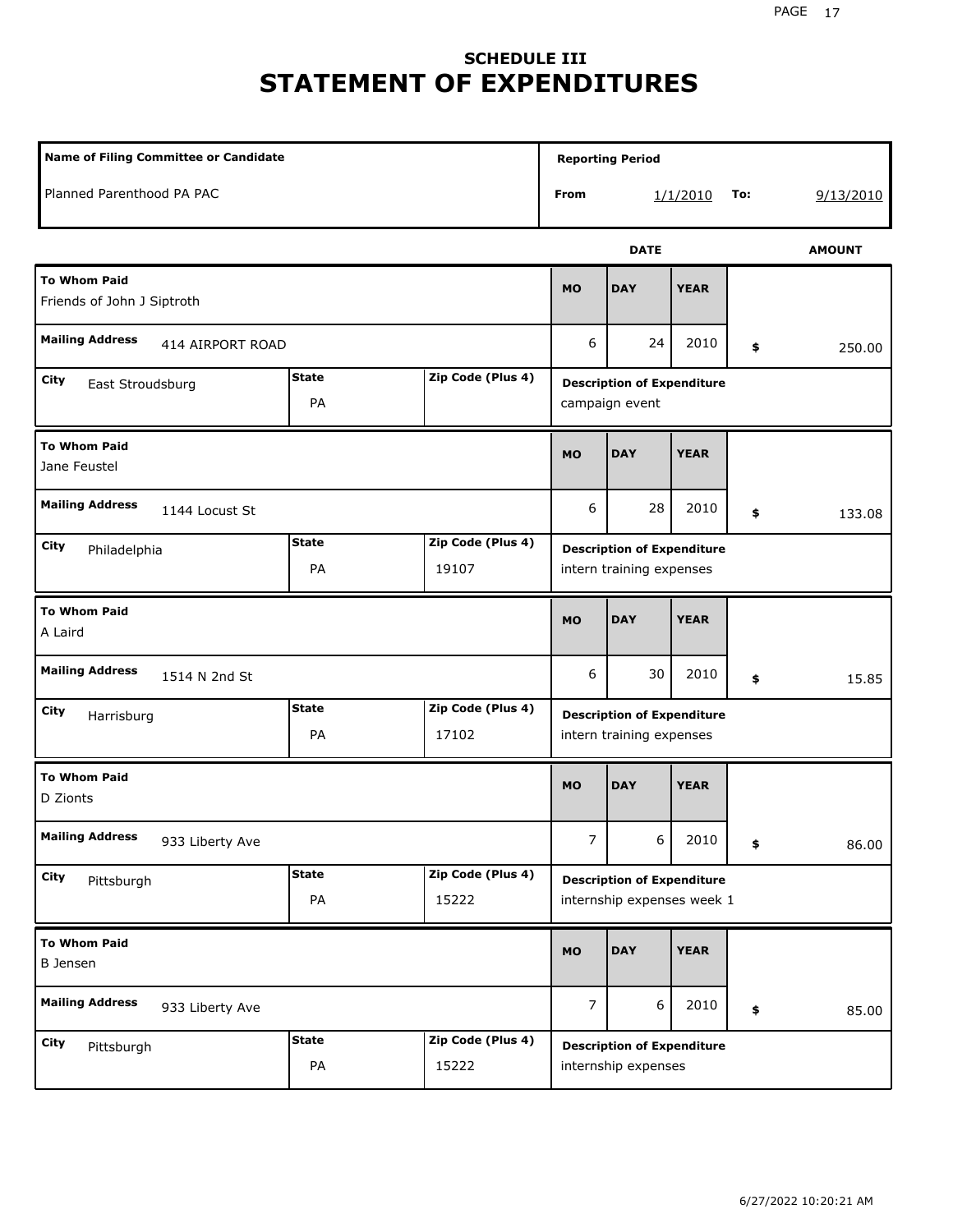| <b>To Whom Paid</b>                       |                |                   |                                                          | <b>DAY</b>                        | <b>YEAR</b> |    |        |
|-------------------------------------------|----------------|-------------------|----------------------------------------------------------|-----------------------------------|-------------|----|--------|
| Mike Sturla for State Rep                 |                |                   | <b>MO</b>                                                |                                   |             |    |        |
| <b>Mailing Address</b><br>PO Box 206      |                |                   | $\overline{7}$                                           | $\overline{7}$                    | 2010        | \$ | 250.00 |
| <b>City</b><br>Lancaster                  | <b>State</b>   | Zip Code (Plus 4) |                                                          | <b>Description of Expenditure</b> |             |    |        |
|                                           | PA             | 17603             |                                                          | campaign event                    |             |    |        |
| <b>To Whom Paid</b><br>C Bautista         | <b>MO</b>      | <b>DAY</b>        | <b>YEAR</b>                                              |                                   |             |    |        |
| <b>Mailing Address</b><br>8 S Wayne St    | $\overline{7}$ | $\overline{7}$    | 2010                                                     | \$                                | 55.39       |    |        |
| City<br>West Chester                      | <b>State</b>   | Zip Code (Plus 4) |                                                          | <b>Description of Expenditure</b> |             |    |        |
|                                           | PA             | 19382             |                                                          | internship expenses               |             |    |        |
| <b>To Whom Paid</b><br><b>B</b> Jensen    | <b>MO</b>      | <b>DAY</b>        | <b>YEAR</b>                                              |                                   |             |    |        |
| <b>Mailing Address</b><br>933 Liberty Ave | $\overline{7}$ | 7                 | 2010                                                     | \$                                | 24.81       |    |        |
| City<br>Pittsburgh                        | <b>State</b>   | Zip Code (Plus 4) |                                                          | <b>Description of Expenditure</b> |             |    |        |
|                                           | PA             | 15222             |                                                          | internship expenses               |             |    |        |
| <b>To Whom Paid</b><br>S Altman           |                |                   | <b>MO</b>                                                | <b>DAY</b>                        | <b>YEAR</b> |    |        |
| <b>Mailing Address</b><br>610 Louis Drive |                |                   | $\overline{7}$                                           | 7                                 | 2010        | \$ | 3.20   |
| City<br>Warminster                        | <b>State</b>   | Zip Code (Plus 4) |                                                          | <b>Description of Expenditure</b> |             |    |        |
|                                           | PA             | 18974             |                                                          | internship expenses               |             |    |        |
| <b>To Whom Paid</b><br>S Altman           |                |                   | <b>MO</b>                                                | <b>DAY</b>                        | <b>YEAR</b> |    |        |
| <b>Mailing Address</b><br>610 Louis Dr    |                |                   | $\overline{7}$                                           | $\overline{7}$                    | 2010        | \$ | 3.20   |
| City<br>Warminster                        | <b>State</b>   | Zip Code (Plus 4) |                                                          |                                   |             |    |        |
|                                           | PA             | 18974             | <b>Description of Expenditure</b><br>internship expenses |                                   |             |    |        |
|                                           |                |                   |                                                          |                                   |             |    |        |
| <b>To Whom Paid</b><br>D Zionts           |                |                   | <b>MO</b>                                                | <b>DAY</b>                        | <b>YEAR</b> |    |        |
| <b>Mailing Address</b><br>933 Liberty Ave |                |                   | $\overline{7}$                                           | 9                                 | 2010        | \$ | 29.06  |
| City<br>Pittsburgh                        | <b>State</b>   | Zip Code (Plus 4) |                                                          | <b>Description of Expenditure</b> |             |    |        |

H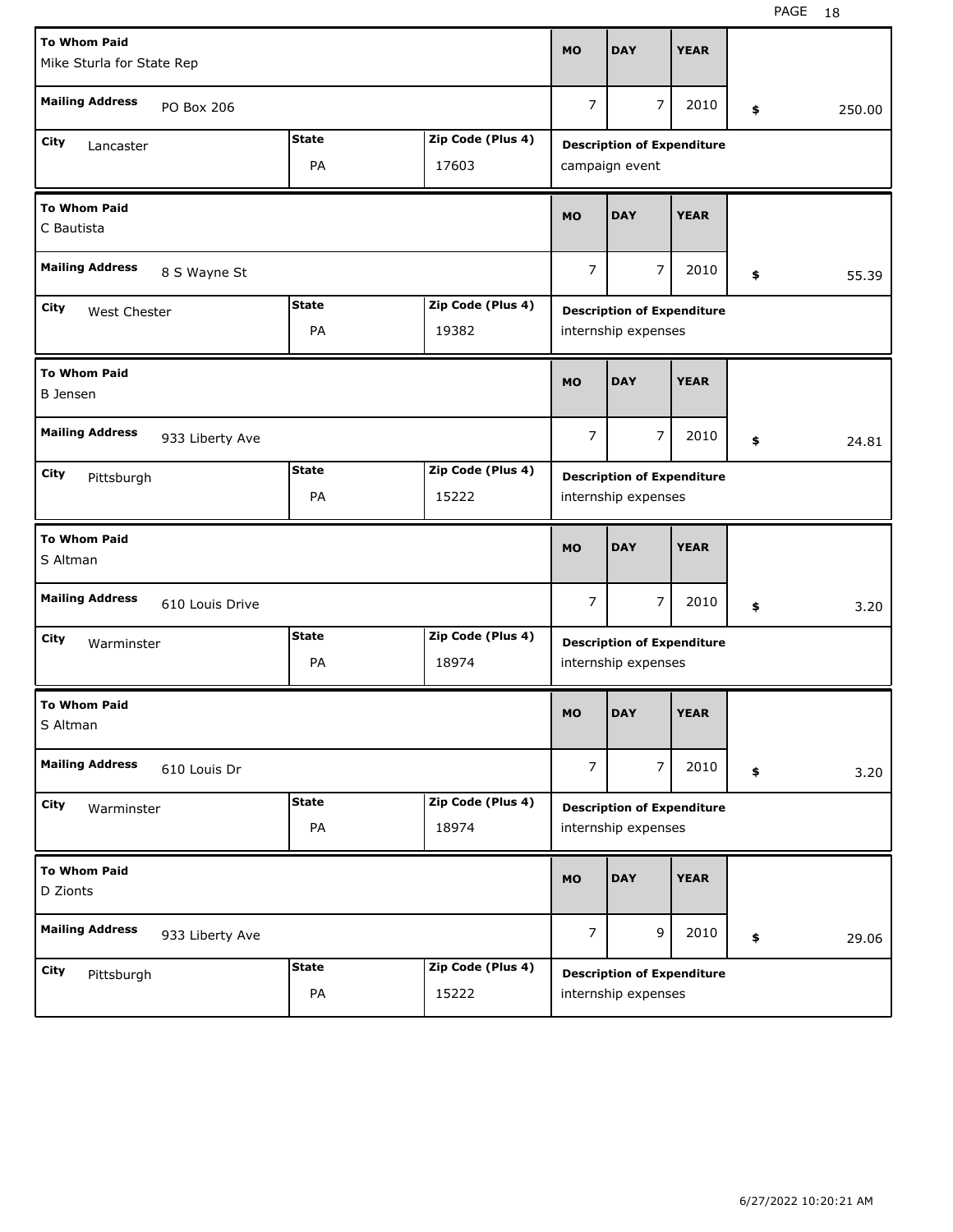| <b>To Whom Paid</b><br><b>B</b> Jensen    |                |                   | <b>MO</b>      | <b>DAY</b>                                               | <b>YEAR</b> |              |
|-------------------------------------------|----------------|-------------------|----------------|----------------------------------------------------------|-------------|--------------|
| <b>Mailing Address</b><br>933 Liberty Ave |                |                   | $\overline{7}$ | 13                                                       | 2010        | \$<br>113.25 |
| City                                      | <b>State</b>   | Zip Code (Plus 4) |                | <b>Description of Expenditure</b>                        |             |              |
| Pittsburgh                                | PA             | 15222             |                | intern expenses                                          |             |              |
| <b>To Whom Paid</b><br>A Shatzman         | <b>MO</b>      | <b>DAY</b>        | <b>YEAR</b>    |                                                          |             |              |
| <b>Mailing Address</b><br>1144 Locust St  | $\overline{7}$ | 14                | 2010           | \$<br>53.53                                              |             |              |
| City<br>Philadelphia                      | <b>State</b>   | Zip Code (Plus 4) |                | <b>Description of Expenditure</b>                        |             |              |
|                                           | PA             | 19107             |                | internship expenses                                      |             |              |
| <b>To Whom Paid</b><br>A Shatzman         | <b>MO</b>      | <b>DAY</b>        | <b>YEAR</b>    |                                                          |             |              |
| <b>Mailing Address</b><br>1144 Locust St  | $\overline{7}$ | 14                | 2010           | \$<br>33.52                                              |             |              |
| City<br>Philadelphia                      | <b>State</b>   | Zip Code (Plus 4) |                | <b>Description of Expenditure</b>                        |             |              |
|                                           | PA             | 19107             |                | internship expenses                                      |             |              |
|                                           |                |                   |                |                                                          |             |              |
| <b>To Whom Paid</b><br>A Shatzman         |                |                   | <b>MO</b>      | <b>DAY</b>                                               | <b>YEAR</b> |              |
| <b>Mailing Address</b><br>1144 Locust St  |                |                   | $\overline{7}$ | 14                                                       | 2010        | \$<br>32.92  |
| City                                      | <b>State</b>   | Zip Code (Plus 4) |                |                                                          |             |              |
| Philadelphia                              | PA             | 19107             |                | <b>Description of Expenditure</b><br>internship expenses |             |              |
| <b>To Whom Paid</b><br>D Zionts           |                |                   | <b>MO</b>      | <b>DAY</b>                                               | <b>YEAR</b> |              |
| <b>Mailing Address</b><br>933 Liberty Ave |                |                   | $\overline{7}$ | 19                                                       | 2010        | \$<br>113.25 |
| City                                      | <b>State</b>   | Zip Code (Plus 4) |                | <b>Description of Expenditure</b>                        |             |              |
| Pittsburgh                                | PA             | 15222             |                | internship expenses                                      |             |              |
| <b>To Whom Paid</b><br>T Boyer            |                |                   | <b>MO</b>      | <b>DAY</b>                                               | <b>YEAR</b> |              |
| <b>Mailing Address</b><br>1144 Locust St  |                |                   | $\overline{7}$ | 22                                                       | 2010        | \$<br>118.88 |
| City<br>Philadelphia                      | <b>State</b>   | Zip Code (Plus 4) |                | <b>Description of Expenditure</b>                        |             |              |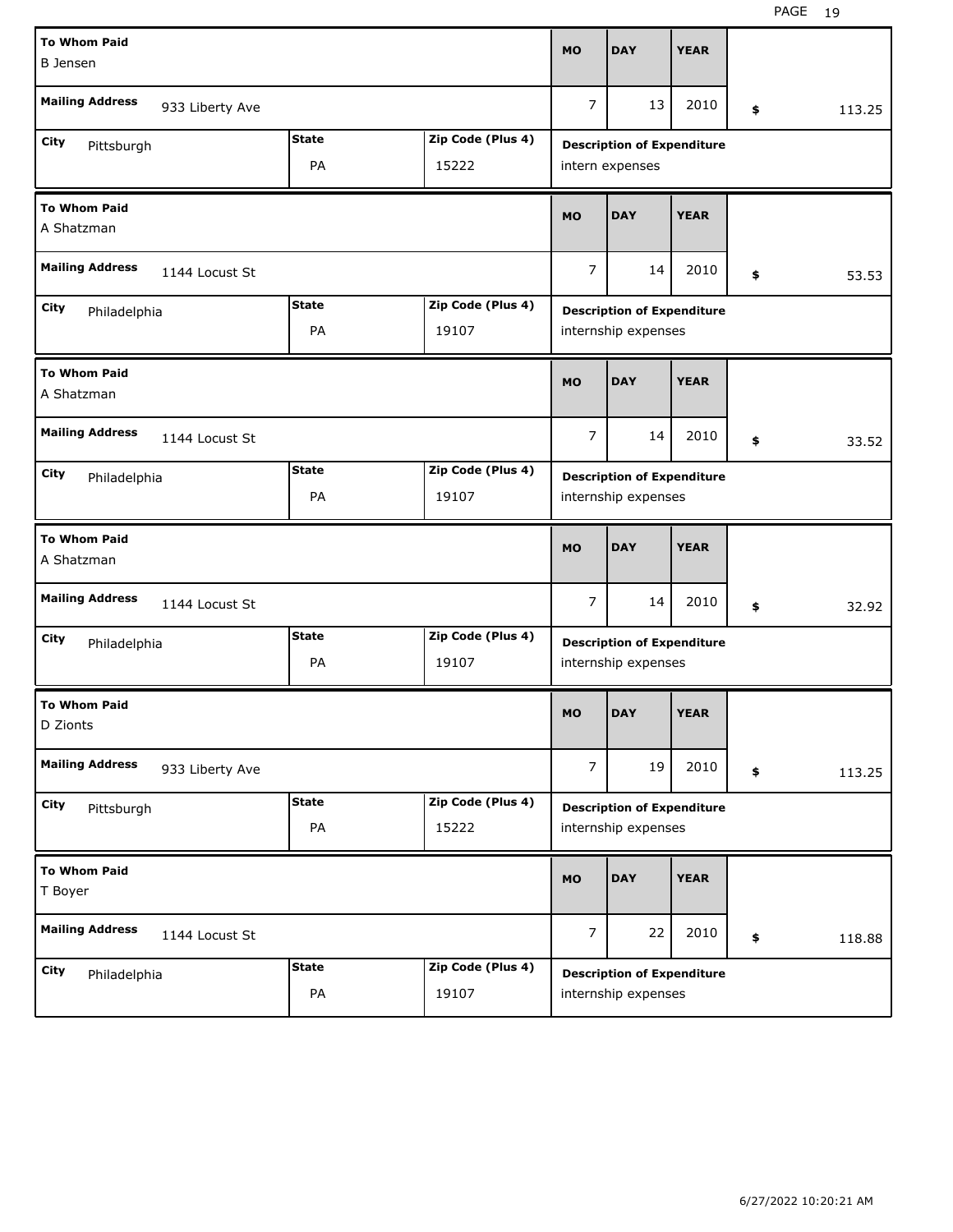| <b>To Whom Paid</b>                       |                             |              |                   | <b>MO</b>                         | <b>DAY</b>                                               | <b>YEAR</b> |    |        |  |  |
|-------------------------------------------|-----------------------------|--------------|-------------------|-----------------------------------|----------------------------------------------------------|-------------|----|--------|--|--|
| DePasquale for the 95th                   |                             |              |                   |                                   |                                                          |             |    |        |  |  |
| <b>Mailing Address</b>                    | c/o Mike Musser PO Box 7365 |              |                   | $\overline{7}$                    | 29                                                       | 2010        | \$ | 250.00 |  |  |
| City<br>Steelton                          |                             | <b>State</b> | Zip Code (Plus 4) |                                   | <b>Description of Expenditure</b>                        |             |    |        |  |  |
|                                           |                             | PA           | 17113             |                                   | campaign event                                           |             |    |        |  |  |
| <b>To Whom Paid</b><br><b>B</b> Jensen    |                             |              |                   | <b>MO</b>                         | <b>DAY</b>                                               | <b>YEAR</b> |    |        |  |  |
| <b>Mailing Address</b><br>933 Liberty Ave |                             |              |                   | 8                                 | 3                                                        | 2010        | \$ | 30.00  |  |  |
| City<br>Pittsburgh                        |                             | <b>State</b> | Zip Code (Plus 4) |                                   | <b>Description of Expenditure</b>                        |             |    |        |  |  |
|                                           |                             | PA           | 15222             |                                   | internship expenses                                      |             |    |        |  |  |
| <b>To Whom Paid</b><br><b>B</b> Jensen    |                             |              |                   |                                   | <b>DAY</b>                                               | <b>YEAR</b> |    |        |  |  |
| <b>Mailing Address</b><br>933 Liberty Ave |                             |              |                   |                                   | 3                                                        | 2010        | \$ | 20.00  |  |  |
| City<br>Pittsburgh                        |                             | <b>State</b> | Zip Code (Plus 4) | <b>Description of Expenditure</b> |                                                          |             |    |        |  |  |
|                                           |                             | PA           | 15222             | internship expenses               |                                                          |             |    |        |  |  |
| <b>To Whom Paid</b><br>S Altman           |                             |              |                   |                                   |                                                          |             |    |        |  |  |
|                                           |                             |              |                   | <b>MO</b>                         | <b>DAY</b>                                               | <b>YEAR</b> |    |        |  |  |
| <b>Mailing Address</b>                    | 610 Louis Drive             |              |                   | 8                                 | 5                                                        | 2010        | \$ | 26.58  |  |  |
| City                                      |                             | <b>State</b> | Zip Code (Plus 4) |                                   |                                                          |             |    |        |  |  |
| Warminster                                |                             | PA           | 18974             |                                   | <b>Description of Expenditure</b><br>internship expenses |             |    |        |  |  |
| <b>To Whom Paid</b><br>S Altman           |                             |              |                   | MO                                | <b>DAY</b>                                               | <b>YEAR</b> |    |        |  |  |
| <b>Mailing Address</b>                    | 933 Liberty Ave             |              |                   | 8                                 | 5                                                        | 2010        | \$ | 9.49   |  |  |
| City                                      |                             | <b>State</b> | Zip Code (Plus 4) |                                   |                                                          |             |    |        |  |  |
| Pittsburgh                                |                             | PA           | 15222             |                                   | <b>Description of Expenditure</b><br>internship expenses |             |    |        |  |  |
| <b>To Whom Paid</b><br>A Shatzman         |                             |              |                   | <b>MO</b>                         | <b>DAY</b>                                               | <b>YEAR</b> |    |        |  |  |
| <b>Mailing Address</b>                    | 1144 Locust St              |              |                   | 8                                 | 9                                                        | 2010        | \$ | 34.56  |  |  |
| City<br>Philadelphia                      |                             | <b>State</b> | Zip Code (Plus 4) |                                   | <b>Description of Expenditure</b>                        |             |    |        |  |  |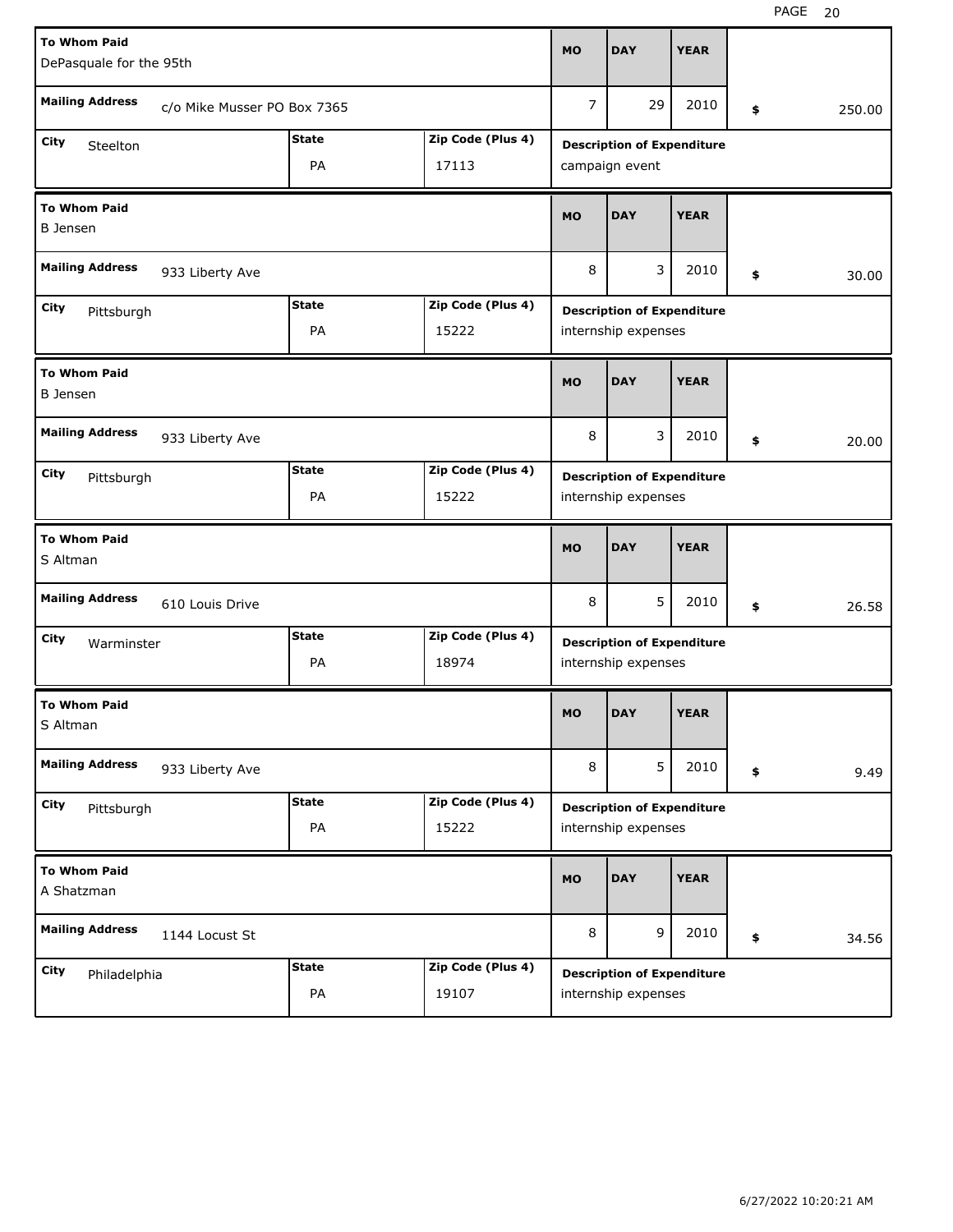| <b>To Whom Paid</b>                       |                  |              |                   | <b>MO</b>                         | <b>DAY</b>                         | <b>YEAR</b> |    |       |  |  |
|-------------------------------------------|------------------|--------------|-------------------|-----------------------------------|------------------------------------|-------------|----|-------|--|--|
| A Shatzman                                |                  |              |                   |                                   |                                    |             |    |       |  |  |
| <b>Mailing Address</b>                    | 1144 Locust St   |              |                   | 8                                 | 9                                  | 2010        | \$ | 34.30 |  |  |
| City<br>Philadelphia                      |                  | <b>State</b> | Zip Code (Plus 4) | <b>Description of Expenditure</b> |                                    |             |    |       |  |  |
|                                           |                  | PA           | 19107             |                                   | internship expenses                |             |    |       |  |  |
| <b>To Whom Paid</b><br>TransFirst         |                  |              |                   | <b>MO</b>                         | <b>DAY</b>                         | <b>YEAR</b> |    |       |  |  |
| <b>Mailing Address</b>                    | Unknown          |              |                   | $\overline{7}$                    | 12                                 | 2010        | \$ | 5.00  |  |  |
| City                                      |                  | <b>State</b> | Zip Code (Plus 4) |                                   | <b>Description of Expenditure</b>  |             |    |       |  |  |
|                                           |                  | PA           |                   |                                   | credit card processing monthly fee |             |    |       |  |  |
| <b>To Whom Paid</b><br>D Zionts           |                  |              |                   |                                   | <b>DAY</b>                         | <b>YEAR</b> |    |       |  |  |
| <b>Mailing Address</b><br>933 Liberty Ave |                  |              |                   |                                   | 10                                 | 2010        | \$ | 7.22  |  |  |
| City<br>Pittsburgh                        |                  | <b>State</b> | Zip Code (Plus 4) | <b>Description of Expenditure</b> |                                    |             |    |       |  |  |
|                                           |                  | PA           | 15222             | internship expenses               |                                    |             |    |       |  |  |
| <b>To Whom Paid</b><br>TransFirst         |                  |              |                   |                                   |                                    |             |    |       |  |  |
|                                           |                  |              |                   | <b>MO</b>                         | <b>DAY</b>                         | <b>YEAR</b> |    |       |  |  |
| <b>Mailing Address</b>                    | Unknown          |              |                   | 8                                 | 10                                 | 2010        | \$ | 5.00  |  |  |
| City                                      |                  | <b>State</b> | Zip Code (Plus 4) |                                   | <b>Description of Expenditure</b>  |             |    |       |  |  |
|                                           |                  | PA           |                   |                                   | monthly credit card processing fee |             |    |       |  |  |
| <b>To Whom Paid</b><br>L Freedman         |                  |              |                   | <b>MO</b>                         | <b>DAY</b>                         | <b>YEAR</b> |    |       |  |  |
| <b>Mailing Address</b>                    | 8 South Wayne St |              |                   | 8                                 | 19                                 | 2010        | \$ | 8.53  |  |  |
| City<br>West Chester                      |                  | <b>State</b> | Zip Code (Plus 4) |                                   | <b>Description of Expenditure</b>  |             |    |       |  |  |
|                                           |                  | PA           |                   |                                   | internship expenses                |             |    |       |  |  |
| <b>To Whom Paid</b><br>L Freedman         |                  |              |                   | <b>MO</b>                         | <b>DAY</b>                         | <b>YEAR</b> |    |       |  |  |
| <b>Mailing Address</b>                    | 8 South Wayne St |              |                   | 8                                 | 19                                 | 2010        | \$ | 7.10  |  |  |
| City<br>West Chester                      |                  | <b>State</b> | Zip Code (Plus 4) |                                   | <b>Description of Expenditure</b>  |             |    |       |  |  |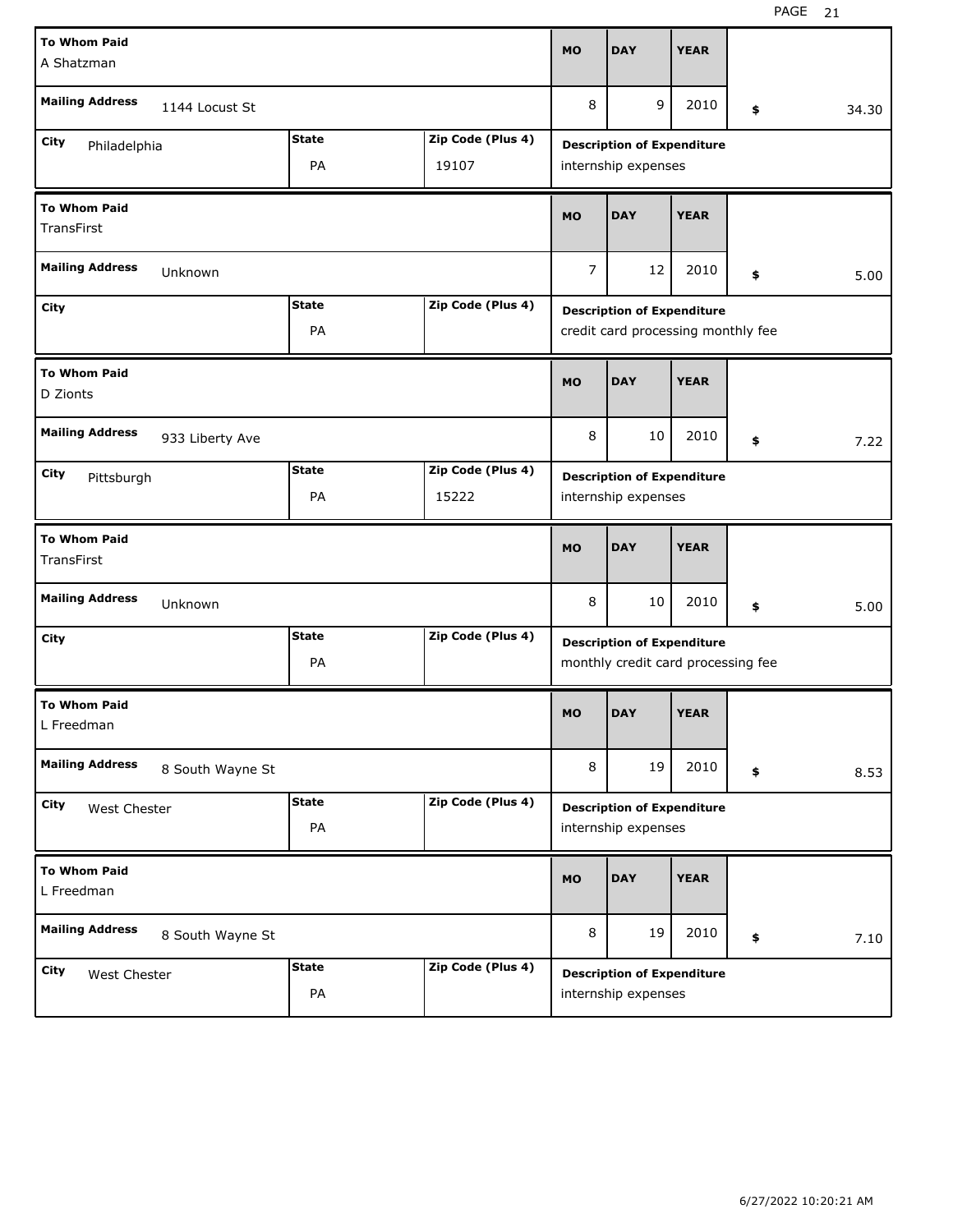| <b>To Whom Paid</b>                            |              |                   | <b>MO</b>                         | <b>DAY</b>                        | <b>YEAR</b> |    |        |  |  |
|------------------------------------------------|--------------|-------------------|-----------------------------------|-----------------------------------|-------------|----|--------|--|--|
| A Shatzman                                     |              |                   |                                   |                                   |             |    |        |  |  |
| <b>Mailing Address</b><br>1144 Locust St       |              |                   | 8                                 | 19                                | 2010        | \$ | 70.75  |  |  |
| City<br>Phila                                  | <b>State</b> | Zip Code (Plus 4) |                                   | <b>Description of Expenditure</b> |             |    |        |  |  |
|                                                | PA           | 19107             |                                   | internship expenses               |             |    |        |  |  |
| <b>To Whom Paid</b><br>C Bautista              |              |                   | <b>MO</b>                         | <b>DAY</b>                        | <b>YEAR</b> |    |        |  |  |
| <b>Mailing Address</b><br>8 South Wayne St     |              |                   | 8                                 | 23                                | 2010        | \$ | 104.79 |  |  |
| City<br>West Chester                           | <b>State</b> | Zip Code (Plus 4) |                                   | <b>Description of Expenditure</b> |             |    |        |  |  |
|                                                | PA           |                   |                                   | internship expenses               |             |    |        |  |  |
| <b>To Whom Paid</b><br>D Zionts                | <b>MO</b>    | <b>DAY</b>        | <b>YEAR</b>                       |                                   |             |    |        |  |  |
| <b>Mailing Address</b><br>933 Liberty Ave      |              |                   |                                   | 25                                | 2010        | \$ | 27.06  |  |  |
| City<br>Pittsburgh                             | <b>State</b> | Zip Code (Plus 4) | <b>Description of Expenditure</b> |                                   |             |    |        |  |  |
|                                                | PA           | 15222             |                                   | internship expenses               |             |    |        |  |  |
|                                                |              |                   |                                   |                                   |             |    |        |  |  |
| <b>To Whom Paid</b><br>A Shatzman              |              |                   | <b>MO</b>                         | <b>DAY</b>                        | <b>YEAR</b> |    |        |  |  |
| <b>Mailing Address</b><br>1144 Locust St       |              |                   | 8                                 | 27                                | 2010        | \$ | 46.07  |  |  |
| City<br>Phila                                  | <b>State</b> | Zip Code (Plus 4) |                                   | <b>Description of Expenditure</b> |             |    |        |  |  |
|                                                | PA           | 19107             |                                   | internship expenses               |             |    |        |  |  |
| <b>To Whom Paid</b><br><b>B</b> Jensen         |              |                   | <b>MO</b>                         | <b>DAY</b>                        | <b>YEAR</b> |    |        |  |  |
| <b>Mailing Address</b><br>933 Liberty Ave      |              |                   | 8                                 | 30                                | 2010        | \$ | 37.50  |  |  |
| City<br>Pittsburgh                             | <b>State</b> | Zip Code (Plus 4) |                                   | <b>Description of Expenditure</b> |             |    |        |  |  |
|                                                | PA           | 15222             |                                   | internship expenses               |             |    |        |  |  |
| <b>To Whom Paid</b><br>Friends of Walter Waite |              |                   | <b>MO</b>                         | <b>DAY</b>                        | <b>YEAR</b> |    |        |  |  |
| <b>Mailing Address</b><br>PO Box 145           |              |                   | 9                                 | 9                                 | 2010        | \$ | 250.00 |  |  |
| City<br>Swarthmore                             | <b>State</b> | Zip Code (Plus 4) |                                   | <b>Description of Expenditure</b> |             |    |        |  |  |